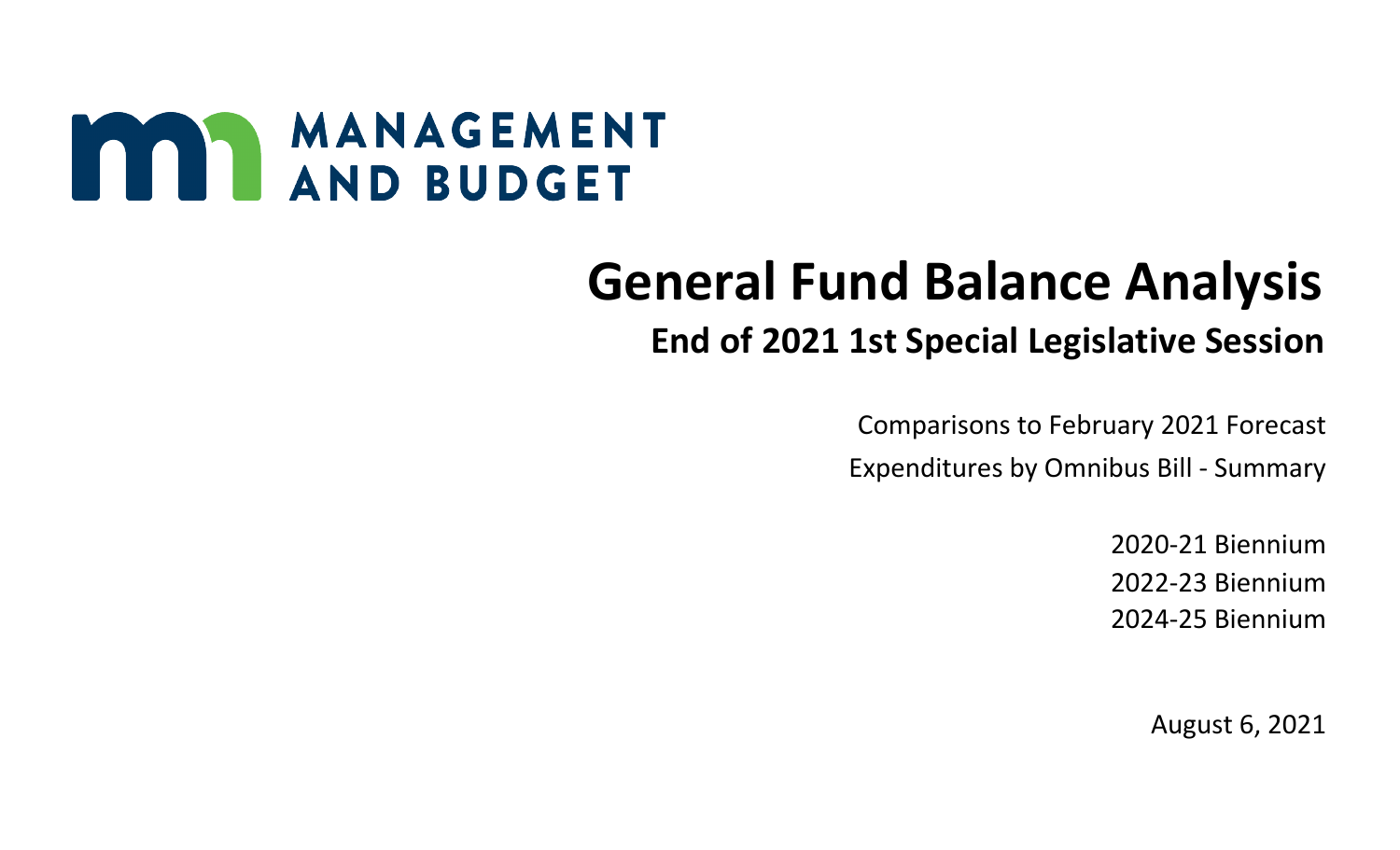## Table of Contents

|                                              | Page           |
|----------------------------------------------|----------------|
| Summary of Resources and Expenditures        | 1              |
| Revenues/Resources                           |                |
| Non-Dedicated                                | 2              |
| Dedicated                                    | 2              |
| <b>Transfers From Other Funds</b>            | $\overline{2}$ |
| Prior Year Adjustments                       | 3              |
| <b>New Legislation Revenues</b>              | 3              |
| Expenditures/Uses                            |                |
| E-12 Education                               | 4              |
| <b>Higher Education</b>                      | 4              |
| <b>Property Tax Aids &amp; Credits</b>       | 5              |
| <b>Health &amp; Human Services</b>           | 6              |
| Public Safety & Judiciary                    | 7              |
| Transportation                               | 7              |
| Environment                                  | 7              |
| Economic Development, Energy, Ag and Housing | 7              |
| <b>State Government &amp; Veterans</b>       | 8              |
| Debt Service                                 | 9              |
| Capital Projects & Grants                    | 9              |
| <b>Cancellation Estimates</b>                | 9              |
| Reserves & Appropriations Carried Forward    | 9              |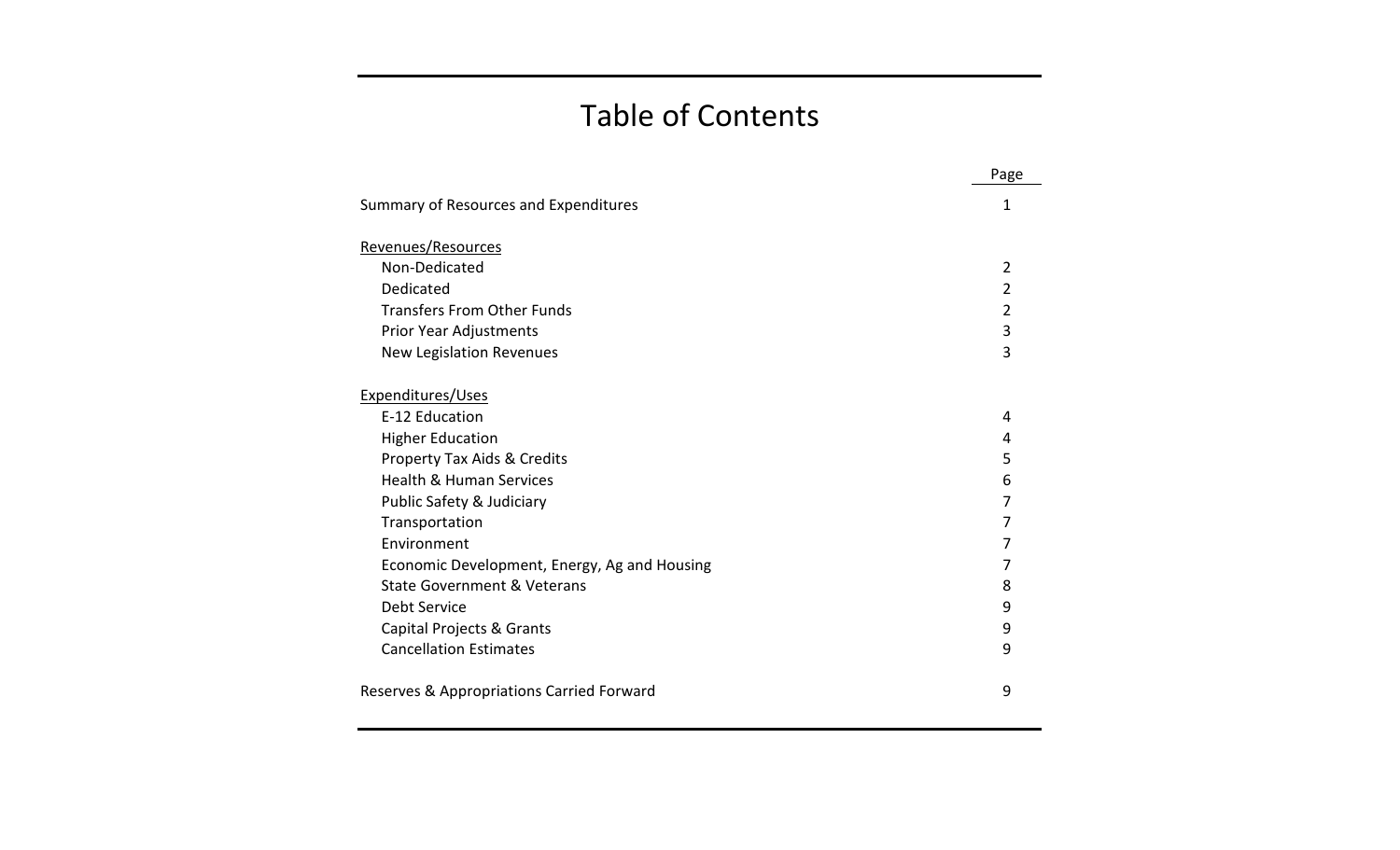| <b>General Fund - Fund Balance Analysis</b>  | Feb        | Feb        | Feb        | Actual         | <b>SS1</b> | <b>SS1</b> | SS1 vs Feb | <b>SS1</b> | $SS1$      | <b>SS1</b> | SS1 vs Feb   | FY 2022-23 vs<br>FY 2020-21 | <b>SS1</b>  | <b>SS1</b> | <b>SS1</b> | SS1 vs Feb   | FY 2024-25 vs<br>FY 2022-23 |
|----------------------------------------------|------------|------------|------------|----------------|------------|------------|------------|------------|------------|------------|--------------|-----------------------------|-------------|------------|------------|--------------|-----------------------------|
| (\$ in Thousands)                            | FY 2020-21 | FY 2022-23 | FY 2024-25 | FY 2020        | FY 2021    | FY 2020-21 | FY 2020-21 | FY 2022    | FY 2023    | FY 2022-23 | FY 2022-23   |                             | FY 2024     | FY 2025    | FY 2024-25 | FY 2024-25   |                             |
| <b>General Fund Summary</b>                  |            |            |            |                |            |            |            |            |            |            |              |                             |             |            |            |              |                             |
| <b>Actual &amp; Estimated Resources</b>      |            |            |            |                |            |            |            |            |            |            |              |                             |             |            |            |              |                             |
| Balance Forward From Prior Year              | 3,971,359  | 3,829,503  | 4,109,016  | 3,971,359      | 3,343,865  | 3,971,359  |            | 3,919,644  | 2,872,598  | 3,919,644  | 90,14        | $-51,715$                   | 2,463,941   | 2,741,989  | 2,463,941  | $-1,645,075$ | $-1,455,703$                |
| <b>Current Resources:</b>                    |            |            |            |                |            |            |            |            |            |            |              |                             |             |            |            |              |                             |
| <b>Tax Revenues</b>                          | 45,121,923 | 49,110,146 | 52,555,07  | 22,077,216     | 23,044,707 | 45,121,923 |            | 23,383,601 | 24,980,211 | 48,363,81  | $-746,334$   | 3,241,88                    | 25,826,427  | 26,577,546 | 52,403,973 | $-151,104$   | 4,040,161                   |
| <b>Non-Tax Revenues</b>                      | 1,670,371  | 1,453,371  | 1,442,658  | 817,106        | 853,265    | 1,670,371  |            | 733,395    | 745,107    | 1,478,502  | 25,131       | $-191,869$                  | 736,331     | 733,887    | 1,470,218  | 27,560       | $-8,284$                    |
| Subtotal Non-Dedicated Revenues              | 46,792,294 | 50,563,517 | 53,997,735 | 22,894,322     | 23,897,972 | 46,792,294 |            | 24,116,996 | 25,725,318 | 49,842,314 | $-721,203$   | 3,050,020                   | 26,562,758  | 27,311,433 | 53,874,191 | $-123,544$   | 4,031,877                   |
| <b>Dedicated Revenue</b>                     | 800        |            |            | 795            |            | 800        |            |            |            |            |              | $-790$                      |             |            |            |              |                             |
| Transfers From Other Funds                   | 672,842    | 298,398    | 234,381    | 155,643        | 517,378    | 673,021    |            | 149,359    | 782,285    | 931,644    | 633,246      | 258,623                     | 700,334     | 149,250    | 849,584    | 615,203      | $-82,060$                   |
| Prior Year Adjustments                       | 178,469    | 74,812     | 74,812     | 99,722         | 138,294    | 238,016    | 59,547     | 96,039     | 37,406     | 133,445    | 58,633       | $-104,571$                  | 37,406      | 37,406     | 74,812     |              | $-58,633$                   |
| Subtotal Other Revenue                       | 852,111    | 373,220    | 309,203    | 256,160        | 655,677    | 911,837    | 59,726     | 245,403    | 819,696    | 1,065,099  | 691,879      | 153,262                     | 737,745     | 186,661    | 924,406    | 615,203      | $-140,693$                  |
| <b>New Legislation Revenues</b>              |            |            |            | $\overline{a}$ | 59,726     | 59,726     | 59,726     | $-605,797$ | 576,473    | $-29,324$  | $-29,324$    | $-89,050$                   | 485,986     | 5,673      | 491,659    | 491,659      | 520,983                     |
| <b>Subtotal Current Resources</b>            | 47,644,405 | 50,936,737 | 54,306,938 | 23,150,482     | 24,553,649 | 47,704,131 | 59,726     | 24,362,399 | 26,545,014 | 50,907,41  | $-29,324$    | 3,203,282                   | 27,300,503  | 27,498,094 | 54,798,597 | 491,659      | 3,891,184                   |
| <b>Total Resources Available</b>             | 51,615,764 | 54,766,240 | 58,415,954 | 27,121,841     | 27,897,514 | 51,675,490 | 59,726     | 28,282,043 | 29,417,612 | 54,827,057 | 60,817       | 3,151,567                   | 29,764,444  | 30,240,083 | 57,262,538 | $-1,153,416$ | 2,435,481                   |
| <b>Actual &amp; Estimated Expenditures</b>   |            |            |            |                |            |            |            |            |            |            |              |                             |             |            |            |              |                             |
| E-12 Education                               | 19,841,957 | 20,429,204 | 21,087,720 | 9,835,739      | 10,002,966 | 19,838,705 | $-3,252$   | 10,319,437 | 10,667,523 | 20,986,960 | 557,756      | 1,148,255                   | 10,820,990  | 10,935,687 | 21,756,677 | 668,957      | 769,717                     |
| <b>Higher Education</b>                      | 3,407,129  | 3,406,128  | 3,405,828  | 1,693,377      | 1,708,412  | 3,401,789  | $-5,340$   | 1,756,101  | 1,755,767  | 3,511,868  | 105,740      | 110,079                     | 1,752,914   | 1,752,914  | 3,505,828  | 100,000      | $-6,040$                    |
| Property Tax Aids & Credits                  | 3,991,388  | 4,164,181  | 4,306,710  | 1,866,803      | 2,106,320  | 3,973,123  | $-18,265$  | 2,101,294  | 2,103,117  | 4,204,41   | 40,230       | 231,288                     | 2,164,954   | 2,193,582  | 4,358,536  | 51,826       | 154,125                     |
| Health & Human Services                      | 13,718,310 | 16,249,747 | 18,169,236 | 7,035,367      | 6,712,736  | 13,748,103 | 29,793     | 7,425,947  | 9,077,610  | 16,503,55  | 253,810      | 2,755,454                   | 8,916,467   | 9,441,420  | 18,357,887 | 188,651      | 1,854,330                   |
| Public Safety & Judiciary                    | 2,562,482  | 2,538,147  | 2,525,864  | 1,236,945      | 1,328,314  | 2,565,259  | 2,77       | 1,310,689  | 1,327,247  | 2,637,93   | 99,789       | 72,677                      | 1,324,472   | 1,324,920  | 2,649,392  | 123,528      | 11,456                      |
| Transportation                               | 352,370    | 249,552    | 249,112    | 174,820        | 183,589    | 358,409    | 6,039      | 326,630    | 149,722    | 476,352    | 226,800      | 117,943                     | 135,730     | 135,730    | 271,460    | 22,348       | $-204,892$                  |
| Environment                                  | 344,819    | 331,988    | 331,101    | 166,422        | 176,594    | 343,016    | $-1,803$   | 188,507    | 181,247    | 369,754    | 37,766       | 26,738                      | 173,800     | 173,681    | 347,481    | 16,380       | $-22,273$                   |
| Economic Development, Energy, Ag and Housing | 662,638    | 558,178    | 570,766    | 303,980        | 328,772    | 632,752    | $-29,88$   | 476,310    | 299,502    | 775,812    | 217,634      | 143,060                     | 305,230     | 304,596    | 609,826    | 39,060       | $-165,986$                  |
| State Government & Veterans                  | 1,555,686  | 1,169,849  | 1,180,920  | 794,715        | 750,493    | 1,545,208  | $-10,478$  | 703,672    | 629,456    | 1,333,128  | 163,279      | $-212,080$                  | 634,719     | 626,036    | 1,260,755  | 79,835       | $-72,373$                   |
| Debt Service                                 | 1,055,625  | 1,263,777  | 1,295,645  | 540,081        | 515,544    | 1,055,625  |            | 629,440    | 613,425    | 1,242,865  | $-20,912$    | 187,240                     | 625,254     | 633,526    | 1,258,780  | $-36,865$    | 15,915                      |
| Capital Projects & Grants                    | 308,857    | 316,473    | 338,988    | 129,727        | 179,130    | 308,857    |            | 176,418    | 164,055    | 340,47     | 24,000       | 31,616                      | 172,925     | 178,063    | 350,988    | 12,000       | 10,515                      |
| <b>Cancellation Estimates</b>                | $-15,000$  | $-20,000$  | $-20,000$  |                | $-15,000$  | $-15,000$  |            | $-5,000$   | $-15,000$  | $-20,000$  |              | $-5,000$                    | $-5,000$    | $-15,000$  | $-20,000$  |              |                             |
| Subtotal by Appropriation Bill               | 47,786,261 | 50,657,224 | 53,441,890 | 23,777,976     | 23,977,870 | 47,755,846 | $-30,41$   | 25,409,445 | 26,953,671 | 52,363,11  | 1,705,892    | 4,607,270                   | 27,022,455  | 27,685,155 | 54,707,610 | 1,265,720    | 2,344,494                   |
| <b>Total Expenditures &amp; Transfers</b>    | 47,786,261 | 50,657,224 | 53,441,890 | 23,777,976     | 23,977,870 | 47,755,846 | $-30,415$  | 25,409,445 | 26,953,671 | 52,363,116 | 1,705,892    | 4,607,270                   | 27,022,455  | 27,685,155 | 54,707,610 | 1,265,720    | 2,344,494                   |
| <b>Balance Before Reserves</b>               | 3,829,503  | 4,109,016  | 4,974,064  | 3,343,865      | 3,919,644  | 3,919,644  | 90,141     | 2,872,598  | 2,463,941  | 2,463,941  | $-1,645,075$ | $-1,455,703$                | 2,741,989   | 2,554,928  | 2,554,928  | $-2,419,136$ | 90,987                      |
| Cash Flow Account                            | 350,000    | 350,000    | 350,000    | 350,000        | 350,000    | 350,000    |            | 350,000    | 350,000    | 350,000    |              |                             | 350,000     | 350,000    | 350,000    |              |                             |
| <b>Budget Reserve</b>                        | 2,377,319  | 1,885,950  | 1,885,950  | 2,358,698      | 2,377,319  | 2,377,319  |            | 1,785,950  | 1,785,950  | 1,785,950  | $-100,000$   | $-591,369$                  | 1,785,950   | 1,785,950  | 1,785,950  | $-100,000$   |                             |
| <b>Stadium Reserve</b>                       | 80,738     | 200,700    | 359,403    | 55,700         | 80,738     | 80,738     |            | 135,841    | 200,700    | 200,700    |              | 119,962                     | 275,224     | 359,403    | 359,403    |              | 158,703                     |
| <b>Appropriations Carried Forward</b>        |            |            |            | 246,058        |            |            |            | <u>ີດ</u>  | $\Omega$   |            |              |                             | $\mathbf 0$ |            |            |              |                             |
| <b>Budgetary Balance</b>                     | 1,021,446  | 1,672,366  | 2,378,711  | 333,409        | 1,111,587  | 1,111,587  | 90,141     | 600,807    | 127,291    | 127,291    | $-1,545,075$ | $-984,296$                  | 330,815     | 59,575     | 59,575     | $-2,319,136$ | $-67,716$                   |

| 4,040,161  |
|------------|
| $-8,284$   |
| 4,031,877  |
| 0          |
| -82,060    |
| $-58,633$  |
| $-140,693$ |
| 520,983    |
| 3,891,184  |
| 2,435,481  |

| 0<br>0<br>158,703<br>0 |
|------------------------|
|                        |
|                        |
|                        |
|                        |
| 90,987                 |
| 2,344,494              |
| 2,344,494              |
| 0                      |
| 10,515                 |
| 15,915                 |
| $-72,373$              |
| $-165,986$             |
| $-22,273$              |
| $-204,892$             |
| 11,456                 |
| 1,854,330              |
| 154,125                |
|                        |
| $-6,040$               |

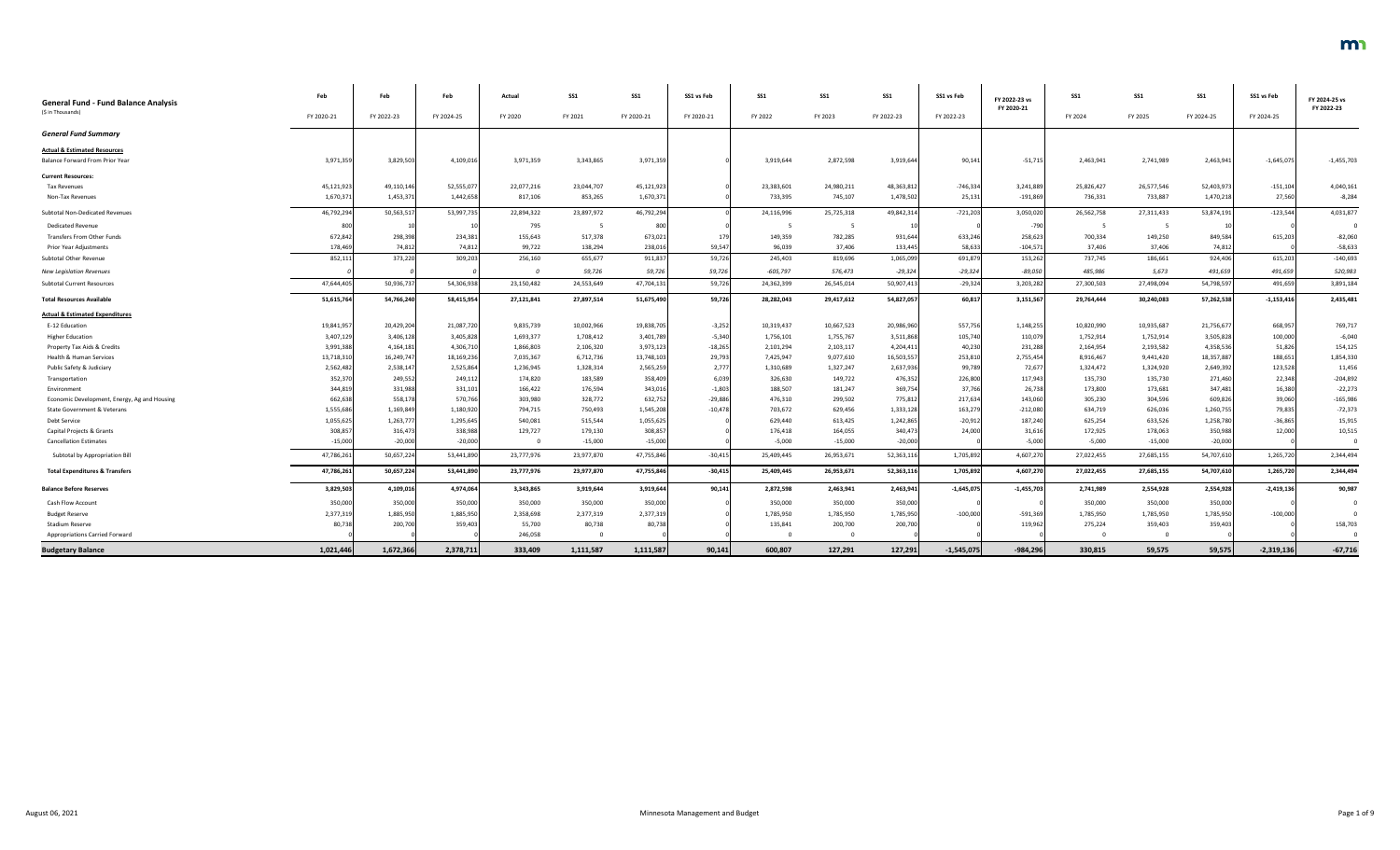| <b>General Fund - Fund Balance Analysis</b><br>(\$ in Thousands) | Feb        | Feb                    | Feb                     | <b>Actual</b> | <b>SS1</b> | <b>SS1</b>              | SS1 vs Feb | <b>SS1</b> | <b>SS1</b> | <b>SS1</b>              | SS1 vs Feb | FY 2022-23 vs<br>FY 2020-21 | SS1                    | <b>SS1</b> | <b>SS1</b>             | SS1 vs Feb | FY 2024-25 vs<br>FY 2022-23 |
|------------------------------------------------------------------|------------|------------------------|-------------------------|---------------|------------|-------------------------|------------|------------|------------|-------------------------|------------|-----------------------------|------------------------|------------|------------------------|------------|-----------------------------|
|                                                                  | FY 2020-21 | FY 2022-23             | FY 2024-25              | FY 2020       | FY 2021    | FY 2020-21              | FY 2020-21 | FY 2022    | FY 2023    | FY 2022-23              | FY 2022-23 |                             | FY 2024                | FY 2025    | FY 2024-25             | FY 2024-25 |                             |
| <b>Non-Dedicated Revenue</b>                                     |            |                        |                         |               |            |                         |            |            |            |                         |            |                             |                        |            |                        |            |                             |
| <b>Tax Revenues:</b>                                             |            |                        |                         |               |            |                         |            |            |            |                         |            |                             |                        |            |                        |            |                             |
| Individual Income                                                | 24,663,829 | 27,232,500             | 29,267,410              | 12,094,129    | 12,569,700 | 24,663,829              |            | 12,819,315 | 13,922,385 | 26,741,700              | $-490,800$ | 2,077,871                   | 14,433,275             | 14,770,225 | 29,203,500             | $-63,910$  | 2,461,800                   |
| Corporate Income                                                 | 3,311,615  | 3,302,967              | 3,345,976               | 1,580,275     | 1,731,340  | 3,311,615               |            | 1,477,622  | 1,603,345  | 3,080,967               | $-222,000$ | $-230,648$                  | 1,625,957              | 1,685,979  | 3,311,936              | $-34,040$  | 230,969                     |
| Sales Tax-General                                                | 11,578,345 | 12,812,642             | 13,953,735              | 5,745,504     | 5,832,841  | 11,578,345              |            | 6,234,373  | 6,555,405  | 12,789,778              | $-22,864$  | 1,211,433                   | 6,824,827              | 7,115,954  | 13,940,78              | $-12,954$  | 1,151,003                   |
| <b>Statewide Property Tax</b>                                    | 1,558,344  | 1,541,366              | 1,536,522               | 753,318       | 805,026    | 1,558,344               |            | 773,388    | 757,308    | 1,530,696               | $-10,670$  | $-27,648$                   | 748,063                | 748,259    | 1,496,322              | $-40,200$  | $-34,374$                   |
| Estate & Gift Tax                                                | 325,039    | 344,500                | 388,700                 | 146,739       | 178,300    | 325,039                 |            | 166,600    | 177,900    | 344,500                 |            | 19,461                      | 188,700                | 200,000    | 388,700                |            | 44,200                      |
| Liquor, Wine, Beer                                               | 194,879    | 204,480                | 214,810                 | 94,239        | 100,640    | 194,879                 |            | 100,850    | 103,630    | 204,480                 |            | 9,601                       | 106,130                | 108,680    | 214,810                |            | 10,330                      |
| Cigarette & Tobacco Products                                     | 1,167,552  | 1,163,610              | 1,159,010               | 581,022       | 586,530    | 1,167,552               |            | 581,740    | 581,870    | 1,163,610               |            | $-3,942$                    | 580,270                | 578,740    | 1,159,010              |            | $-4,600$                    |
| <b>Taconite Occupation</b>                                       | 24,754     | 27,400                 | 30,000                  | 15,654        | 9,100      | 24,754                  |            | 13,400     | 14,000     | 27,400                  |            | 2,646                       | 15,000                 | 15,000     | 30,000                 |            | 2,600                       |
| Mortgage Registry Tax                                            | 391,324    | 362,529                | 332,712                 | 170,364       | 220,960    | 391,324                 |            | 186,122    | 176,407    | 362,529                 |            | $-28,795$                   | 167,060                | 165,652    | 332,712                |            | $-29,817$                   |
| Deed Transfer Tax                                                | 293,945    | 322,567                | 323,986                 | 134,582       | 159,363    | 293,945                 |            | 162,543    | 160,024    | 322,567                 |            | 28,622                      | 159,570                | 164,416    | 323,986                |            | 1,419                       |
| <b>Insurance Gross Earnings</b>                                  | 860,616    | 939,336                | 1,042,198               | 416,845       | 443,771    | 860,616                 |            | 455,202    | 484,134    | 939,336                 |            | 78,720                      | 508,891                | 533,307    | 1,042,198              |            | 102,862                     |
| Controlled Substance Tax                                         |            |                        | 10                      | - 0           |            |                         |            |            |            |                         |            |                             |                        |            |                        |            |                             |
| <b>Other Gross Earnings</b>                                      | 103        | 10 <sup>0</sup>        | 100                     | 53            | 50         | 103                     |            | 50         | 50         | 100                     |            |                             | 50                     | 50         | 100                    |            |                             |
| Lawful Gambling Taxes                                            | 172,984    | 239,068                | 278,458                 | 78,599        | 94,385     | 172,984                 |            | 114,585    | 124,483    | 239,068                 |            | 66,084                      | 134,280                | 144,178    | 278,458                |            | 39,390                      |
| <b>Medical Assistance Surcharges</b>                             | 589,135    | 627,477                | 691,856                 | 272,736       | 316,399    | 589,135                 |            | 303,009    | 324,468    | 627,477                 |            | 38,342                      | 339,552                | 352,304    | 691,856                |            | 64,379                      |
| All Other Tax Refunds                                            | $-10,546$  | $-10,406$<br>49,110,14 | $-10,406$<br>52,555,077 | $-6,843$      | $-3,703$   | $-10,546$<br>45,121,923 |            | $-5,203$   | $-5,203$   | $-10,406$<br>48,363,812 | -746,334   | 140<br>3,241,889            | $-5,203$<br>25,826,427 | $-5,203$   | $-10,406$<br>52,403,97 | $-151,104$ | 4,040,161                   |
| <b>Subtotal Tax Revenues</b>                                     | 45,121,923 |                        |                         | 22,077,216    | 23,044,707 |                         |            | 23,383,601 | 24,980,211 |                         |            |                             |                        | 26,577,546 |                        |            |                             |
| <b>Non-Tax Revenues:</b>                                         |            |                        |                         |               |            |                         |            |            |            |                         |            |                             |                        |            |                        |            |                             |
| Investment Income                                                | 96,055     | 44,000                 | 44,000                  | 74,055        | 22,000     | 96,055                  |            | 22,000     | 22,000     | 44,000                  |            | $-52,055$                   | 22,000                 | 22,000     | 44,000                 |            |                             |
| Lottery Revenue                                                  | 147,131    | 123,920                | 123,968                 | 70,752        | 76,379     | 147,131                 |            | 61,936     | 61,984     | 123,920                 |            | $-23,211$                   | 61,984                 | 61,984     | 123,968                |            |                             |
| <b>Tobacco Settlements</b>                                       | 391,344    | 327,746                | 321,488                 | 152,282       | 239,062    | 391,344                 |            | 164,109    | 163,637    | 327,746                 |            | $-63,598$                   | 161,613                | 159,875    | 321,488                |            | $-6,258$                    |
| Fees:                                                            |            |                        |                         |               |            |                         |            |            |            |                         |            |                             |                        |            |                        |            |                             |
| <b>Departmental Earnings</b>                                     | 422,938    | 419,768                | 424,030                 | 213,869       | 209,069    | 422,938                 |            | 209,379    | 214,644    | 424,023                 | 4,255      | 1,085                       | 214,273                | 214,195    | 428,468                | 4,438      | 4,445                       |
| <b>DHS MSOP Collections</b>                                      | 30,399     | 28,000                 | 28,000                  | 16,399        | 14,000     | 30,399                  |            | 14,326     | 14,811     | 29,137                  | 1,137      | $-1,262$                    | 14,811                 | 14,811     | 29,622                 | 1,622      | 485                         |
| <b>DHS SOS Collections</b>                                       | 176,274    | 171,100                | 171,100                 | 92,124        | 84,150     | 176,274                 |            | 92,429     | 95,586     | 188,015                 | 16,915     | 11,741                      | 95,586                 | 95,586     | 191,172                | 20,072     | 3,157                       |
| Fines & Surcharges                                               | 136,890    | 148,795                | 139,528                 | 66,379        | 70,511     | 136,890                 |            | 72,135     | 75,319     | 147,454                 | $-1,341$   | 10,564                      | 68,395                 | 68,309     | 136,704                | $-2,824$   | $-10,750$                   |
| Subtotal Fees                                                    | 766,501    | 767,663                | 762,658                 | 388,771       | 377,730    | 766,501                 |            | 388,269    | 400,360    | 788,629                 | 20,966     | 22,128                      | 393,065                | 392,901    | 785,966                | 23,308     | $-2,663$                    |
| <b>Other Non-Dedicated Revenue:</b>                              |            |                        |                         |               |            |                         |            |            |            |                         |            |                             |                        |            |                        |            |                             |
| All Other Non-Dedicated Revenue                                  | 269,340    | 190,042                | 190,544                 | 131,246       | 138,094    | 269,340                 |            | 97,081     | 97,126     | 194,207                 | 4,165      | $-75,133$                   | 97,669                 | 97,127     | 194,796                | 4,252      | 589                         |
| Subtotal Other Non-Dedicated Revenue                             | 269,340    | 190,042                | 190,544                 | 131,246       | 138,094    | 269,340                 |            | 97,081     | 97,126     | 194,207                 | 4,165      | $-75,133$                   | 97,669                 | 97,127     | 194,796                | 4,252      | 589                         |
| <b>Subtotal Non-Tax Revenues</b>                                 | 1,670,371  | 1,453,37               | 1,442,658               | 817,106       | 853,265    | 1,670,371               |            | 733,395    | 745,107    | 1,478,502               | 25,13      | $-191,869$                  | 736,331                | 733,887    | 1,470,218              | 27,560     | $-8,284$                    |
| <b>Total Net Non-Dedicated Revenue</b>                           | 46,792,294 | 50,563,51              | 53,997,735              | 22,894,322    | 23,897,972 | 46,792,294              |            | 24,116,996 | 25,725,318 | 49,842,314              | $-721,203$ | 3,050,020                   | 26,562,758             | 27,311,433 | 53,874,191             | $-123,544$ | 4,031,877                   |
|                                                                  |            |                        |                         |               |            |                         |            |            |            |                         |            |                             |                        |            |                        |            |                             |
| <b>Dedicated Revenue</b>                                         |            |                        |                         |               |            |                         |            |            |            |                         |            |                             |                        |            |                        |            |                             |
| All Other Dedicated Revenues                                     | 800        |                        |                         | 795           |            | 800                     |            |            |            |                         |            | $-790$                      |                        |            |                        |            |                             |
| <b>Total Dedicated Revenue</b>                                   | 800        |                        | 10 <sup>1</sup>         | 795           |            | 800                     |            |            |            | 10 <sup>1</sup>         |            | $-790$                      |                        |            | 10                     |            |                             |
| <b>Transfers From Other Funds</b>                                |            |                        |                         |               |            |                         |            |            |            |                         |            |                             |                        |            |                        |            |                             |
| Special Revenue Funds                                            | 12,868     | 5,619                  | 5,618                   | 3,003         | 9,865      | 12,868                  |            | 2,751      | 2,868      | 5,619                   |            | $-7,249$                    | 2,751                  | 2,867      | 5,618                  |            |                             |
| All Other Transfers                                              | 38,762     | 21,272                 | 21,404                  | 13,049        | 25,713     | 38,762                  |            | 10,636     | 10,636     | 21,272                  |            | $-17,490$                   | 10,702                 | 10,702     | 21,404                 |            |                             |
| Laws 1997, Transfers In                                          | 15,980     | 15,872                 | 15,872                  | 8,044         | 7,936      | 15,980                  |            | 7,936      | 7,936      | 15,872                  |            | $-108$                      | 7,936                  | 7,936      | 15,872                 |            |                             |
| M.S 16B.24 - Admin FR&R Transfers                                | 9,165      | 9,16                   | 9,164                   | 4,588         | 4,577      | 9,165                   |            | 4,582      | 4,582      | 9,164                   |            |                             | 4,582                  | 4,582      | 9,164                  |            |                             |
| Laws 2008, Transfers In                                          |            |                        | 154                     | 77            | - 77       | 154                     |            |            | <u>ິດ</u>  |                         |            | $-154$                      | 0                      |            |                        |            |                             |
| Laws 2010, Transfers In                                          |            |                        | 344                     | 569           | 214        | 783                     |            | 163        | 172        | 335                     |            | 44ء۔                        | 172                    | 172        |                        |            |                             |
| M.S 16A. 724 - Tr fr HCAF Fund                                   | 244,000    | 244,000                | 179,843                 | 122,000       | 122,000    | 244,000                 |            | 122,000    | 122,000    | 244,000                 |            |                             | 122,000                | 122,000    | 244,000                | 64,15      |                             |
| Laws 2015, Transfers In                                          | 1,983      | 1,982                  | 1,982                   | 991           | 992        | 1,983                   |            | 991        | 991        | 1,982                   |            |                             | 991                    | 991        | 1,982                  |            |                             |



$$
\begin{array}{c}\n -1 \\
 132 \\
 0 \\
 0 \\
 0 \\
 0 \\
 9 \\
 0 \\
 0 \\
 0 \\
 \end{array}
$$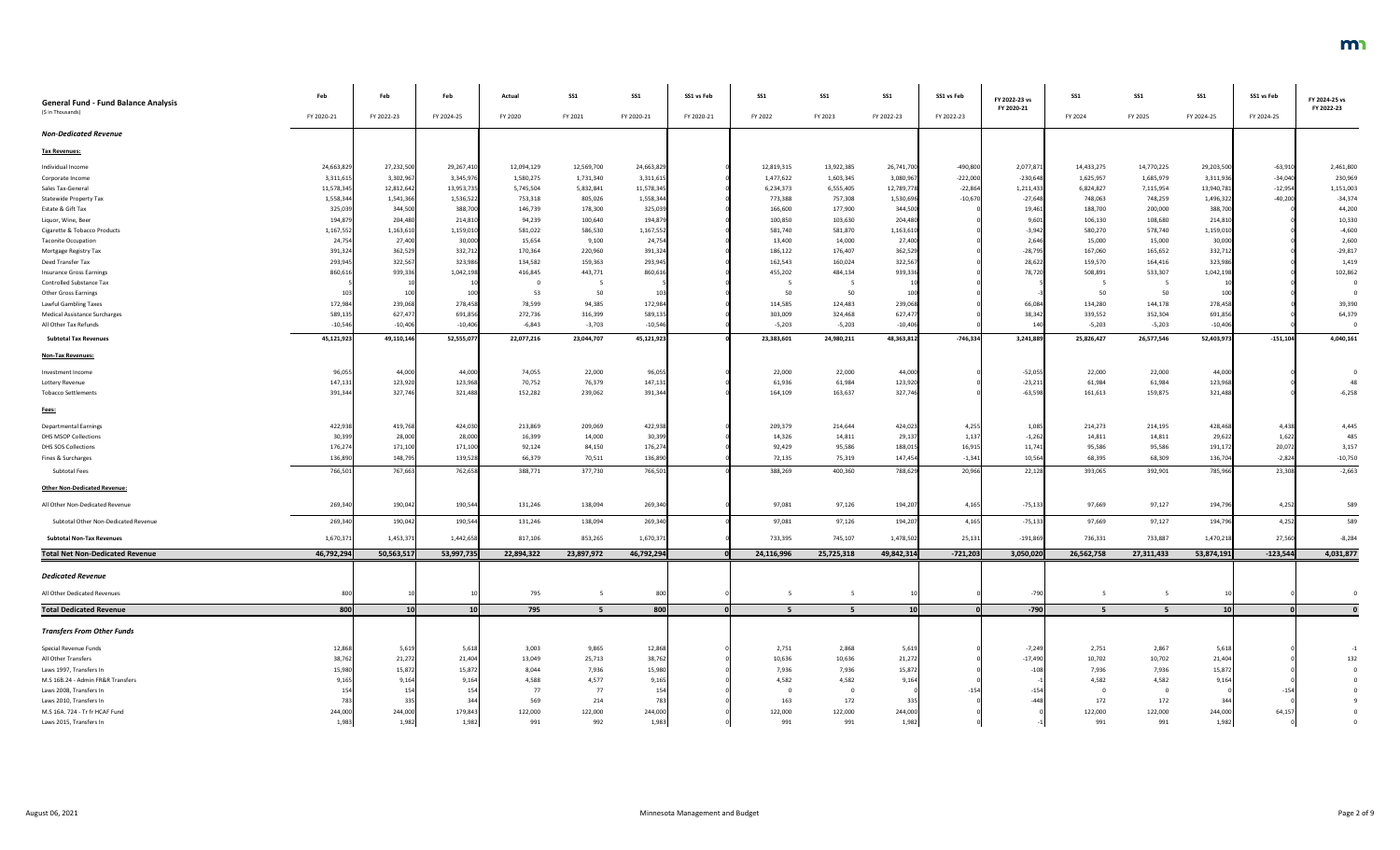

$$
\begin{array}{c}\n0 \\
0 \\
0 \\
129 \\
54 \\
19 \\
17 \\
0 \\
-18 \\
-300 \\
-595 \\
0\n\end{array}
$$

| <b>General Fund - Fund Balance Analysis</b>                                                                                             | Feb        | Feb        | Feb        | Actual  | <b>SS1</b> | <b>SS1</b> | SS1 vs Feb | SS1        | <b>SS1</b> | <b>SS1</b>       | SS1 vs Feb             | FY 2022-23 vs<br>FY 2020-21 | <b>SS1</b>          | <b>SS1</b>        | <b>SS1</b>            | SS1 vs Feb            | FY 2024-25 vs<br>FY 2022-23 |
|-----------------------------------------------------------------------------------------------------------------------------------------|------------|------------|------------|---------|------------|------------|------------|------------|------------|------------------|------------------------|-----------------------------|---------------------|-------------------|-----------------------|-----------------------|-----------------------------|
| (\$ in Thousands)                                                                                                                       | FY 2020-21 | FY 2022-23 | FY 2024-25 | FY 2020 | FY 2021    | FY 2020-21 | FY 2020-21 | FY 2022    | FY 2023    | FY 2022-23       | FY 2022-23             |                             | FY 2024             | FY 2025           | FY 2024-25            | FY 2024-25            |                             |
| Laws 2019, Transfers In                                                                                                                 | 150,761    |            |            | 3,322   | 147,439    | 150,761    |            |            |            |                  |                        | $-150,761$                  |                     |                   |                       |                       |                             |
| Laws 2020, Transfers In                                                                                                                 | 198,386    |            |            |         | 198,386    | 198,386    |            |            |            |                  |                        | $-198,386$                  |                     |                   |                       |                       |                             |
| Laws 2021, Transfer In                                                                                                                  |            |            |            |         | 179        | 179        |            | 300        | 633,100    | 633,400          | 633,400                | 633,221                     | 551,200             |                   | 551,200               | 551,200               | $-82,200$                   |
| <b>Total Transfers From Other Funds</b>                                                                                                 | 672,842    | 298,398    | 234,381    | 155,643 | 517,378    | 673,021    | 179        | 149,359    | 782,285    | 931,644          | 633,246                | 258,623                     | 700,334             | 149,250           | 849,584               | 615,203               | $-82,060$                   |
| <b>Prior Year Adjustments</b>                                                                                                           | 178,469    | 74,812     | 74,812     | 99,722  | 138,294    | 238,016    | 59,547     | 96,039     | 37,406     | 133,445          | 58,633                 | $-104,571$                  | 37,406              | 37,406            | 74,812                |                       | $-58,633$                   |
| <b>New Legislation Revenues</b>                                                                                                         |            |            |            |         |            |            |            |            |            |                  |                        |                             |                     |                   |                       |                       |                             |
| <b>Tax Revenues</b>                                                                                                                     |            |            |            |         |            |            |            |            |            |                  |                        |                             |                     |                   |                       |                       |                             |
| 21, SS1, CH 14 - Fed Conformity Further Consol. Approp. Act                                                                             |            |            |            |         |            |            |            | $-11,680$  | 900        | -10,780          | $-10,780$              | $-10,780$                   | 610                 | 300               |                       |                       | 11,690                      |
| 21, SS1, CH 14 - Federal Conformity CARES Act                                                                                           |            |            |            |         |            |            |            | $-1,600$   | 1,700      |                  |                        | 10 <sup>1</sup>             |                     |                   |                       |                       | $-100$                      |
| 21, SS1, CH 14 - Fed Conformity Consol Approp Act                                                                                       |            |            |            |         |            |            |            | $-5,625$   | $-515$     | -6,140           | $-6,14$                | $-6,140$                    | $-315$              | $-315$            |                       |                       | 5,510                       |
| 21, SS1, CH 14 - PPP Loan Exclusion, 100% from Gross Income                                                                             |            |            |            |         |            |            |            | $-191,500$ | $-18,200$  | $-209,700$       | $-209,700$             | $-209,700$                  | $-14,400$           | $-9,900$          | $-24,300$             | $-24,300$             | 185,400                     |
| 21, SS1, CH 14 - Federal Conformity UI Benefit Subtraction                                                                              |            |            |            |         |            |            |            | $-234,800$ |            | $-234,800$       | $-234,800$             | $-234,800$                  |                     |                   |                       |                       | 234,800                     |
| 21, SS1, CH 14 - Volunteer Driver Subtraction                                                                                           |            |            |            |         |            |            |            | $-30$      | $-30$      |                  |                        |                             | $-30$               | $-30$             |                       |                       |                             |
| 21, SS1, CH 14 - Section 179 Expensing Modified                                                                                         |            |            |            |         |            |            |            | $-3,800$   | 1,000      | $-2,800$         | $-2,800$               | $-2,800$                    | 1,000               | 1,000             | 2,000                 | 2,000                 | 4,800                       |
| 21, SS1, CH 14 - Working Family Credit - Lower Minimum Age                                                                              |            |            |            |         |            |            |            | $-4,300$   | $-4,400$   | $-8,700$         | $-8,700$               | $-8,700$                    | $-4,500$            | $-4,500$          | $-9,000$              | $-9,000$              | $-300$                      |
| 21, SS1, CH 14 - Angel Tax Credit                                                                                                       |            |            |            |         |            |            |            |            | $-5,000$   | $-5,000$         | $-5,000$               | $-5,000$                    |                     | - 0               |                       |                       | 5,000                       |
| 21, SS1, CH 14 - Film Production Tax Credit                                                                                             |            |            |            |         |            |            |            | -4,950     | $-4,950$   | $-9,900$         | $-9,900$               | $-9,900$                    | $-4,950$            | $-4,950$          | $-9,900$              | $-9,900$              |                             |
| 21, SS1, CH 14 - Student Loan Credit- Marriage Penalty Change                                                                           |            |            |            |         |            |            |            | $-500$     | $-500$     | $-1.00C$         | $-1,000$               | $-1,000$                    | $-500$              | $-500$            | $-1,000$              | $-1,000$              |                             |
| 21, SS1, CH 14 - Housing Tax Credit                                                                                                     |            |            |            |         |            |            |            |            |            |                  |                        |                             | $-9,900$            | $-9,900$          | $-19,800$             | $-19,800$             | $-19,800$                   |
| 21, SS1, CH 14 - Partnership Audits- MTC Model                                                                                          |            |            |            |         |            |            |            | -600       | $-1,400$   | $-2,000$         | $-2,000$               | $-2,000$                    | $-1,500$            | $-1,600$          | $-3,100$              | $-3,100$              | $-1,100$                    |
| 21, SS1, CH 14 - Local Homeless Prevention Aid- Interact                                                                                |            |            |            |         |            |            |            |            |            |                  |                        |                             | 210                 | 210               | 420                   |                       | 420                         |
| 21, SS1, CH 14 - General Levy CI Market Value Exclusion - Interact                                                                      |            |            |            |         |            |            |            |            |            |                  |                        |                             | 600                 | 600               | 1,200                 | 1,200                 | 1,200                       |
| 21, SS1, CH 14 - Fed Conformity Further Consol. Approp. Act                                                                             |            |            |            |         |            |            |            | -4,420     | 720        | $-3,700$         | $-3,700$               | $-3,700$                    | 590                 | 570               | 1,160                 | 1,160                 | 4.860                       |
| 21, SS1, CH 14 - Fed Conformity Consol Approp Act                                                                                       |            |            |            |         |            |            |            | $-4,900$   | $-400$     | $-5,300$         | $-5,300$               | $-5,300$                    | $-300$              | $-300$            | -600                  |                       | 4,700                       |
| 21, SS1, CH 14 - PPP Loan Exclusion, 100% from Gross Income                                                                             |            |            |            |         |            |            |            | $-183,500$ | $-15,900$  | $-199,400$       | $-199,400$             | $-199,400$                  | $-12,200$           | $-9,200$          | $-21,400$             | $-21,400$             | 178,000                     |
| 21, SS1, CH 14 - Section 179 Expensing Modified                                                                                         |            |            |            |         |            |            |            | $-1,400$   | 400        | $-1,000$         | $-1,000$               | $-1,000$                    | 400                 | 400               | 800                   | 800                   | 1,800                       |
| 21, SS1, CH 14 - Historic Rehabilitation Credit                                                                                         |            |            |            |         |            |            |            | $-5,600$   | $-7,000$   | $-12,600$        | $-12,600$              | $-12,600$                   | $-7,000$            | $-7,000$          | $-14,000$             | $-14,000$             | $-1,400$                    |
| 21, SS1, CH 14 - Exempt K-12 Fundraising                                                                                                |            |            |            |         |            |            |            | $-640$     | $-670$     | $-1,310$         | $-1,310$               | $-1,310$                    | $-690$              | $-720$            | $-1,410$              | $-1,410$              | $-100$                      |
| 21, SS1, CH 14 - Exempt College Preferred Seating                                                                                       |            |            |            |         |            |            |            | -880       | $-890$     | $-1,770$         | $-1,770$               | $-1,770$                    | $-900$              | $-910$            | $-1,810$              | $-1,810$              |                             |
| 21, SS1, CH 14 - Construction Exemption Public Safety Facilities                                                                        |            |            |            |         |            |            |            | -1,980     | $-4,140$   | $-6,120$         | $-6,120$               | $-6,120$                    | $-4,290$            | 4,440             | $-8.730$              | $-8,730$              | $-2,610$                    |
| 21, SS1, CH 14 - Construction Exemption Maplewood Fire Station                                                                          |            |            |            |         |            |            |            | $-220$     |            |                  |                        |                             |                     |                   |                       |                       |                             |
| 21, SS1, CH 14 - Construction Exemption Buffalo Fire Station                                                                            |            |            |            |         |            |            |            | $-230$     |            |                  |                        |                             |                     |                   |                       |                       |                             |
| 21, SS1, CH 14 - Construction Exemption Plymouth Fire Station                                                                           |            |            |            |         |            |            |            | -70        |            |                  |                        |                             |                     |                   |                       |                       |                             |
| 21, SS1, CH 14 - Construction Exemption Minnetonka Fire Station                                                                         |            |            |            |         |            |            |            | -190       |            |                  |                        |                             |                     |                   |                       |                       |                             |
| 21, SS1, CH 14 - Construction Exemption, Extension, Melrose                                                                             |            |            |            |         |            |            |            |            |            |                  |                        |                             |                     |                   |                       |                       |                             |
| 21, SS1, CH 14 - Various Exemptions, Alexandria                                                                                         |            |            |            |         |            |            |            | $-170$     | $-120$     |                  |                        |                             |                     |                   |                       |                       |                             |
| 21, SS1, CH 14 - June Acc Exempt Construction Material Vend.<br>21, SS1, CH 14 - Inc. MV Exclusion to \$150K for CI Property, Red. Levy |            |            |            |         |            |            |            | $-12,100$  | $-500$     | 12,600<br>10,650 | $-12,600$<br>$-10,650$ | $-12,600$<br>$-10,650$      | $-500$<br>$-20,100$ | -500<br>$-20,100$ | $-1,000$<br>$-40,200$ | $-1,000$<br>$-40,200$ | 11,600<br>$-29,550$         |
| 21, SS1, CH 14 - Exempt Tribal Land, Cass County                                                                                        |            |            |            |         |            |            |            |            | $-10,650$  |                  |                        |                             |                     |                   |                       |                       |                             |
| 21, SS1, CH 6 - Free State Park Entrance for Tribal Members                                                                             |            |            |            |         |            |            |            |            |            |                  |                        |                             |                     |                   |                       |                       |                             |
| 21, SS1, CH 5 - METC Borrowing Interaction - Income Tax                                                                                 |            |            |            |         |            |            |            |            | $-20$      |                  |                        |                             | $-250$              | $-400$            |                       |                       |                             |
| Subtotal - Tax Revenues                                                                                                                 |            |            |            |         |            |            |            | $-675,707$ | $-70,627$  | $-746,334$       | $-746,334$             | $-746,334$                  | $-78,917$           | $-72,187$         | $-151,104$            | $-151,104$            | 595,230                     |
|                                                                                                                                         |            |            |            |         |            |            |            |            |            |                  |                        |                             |                     |                   |                       |                       |                             |
| <b>Non-Tax Revenues</b>                                                                                                                 |            |            |            |         |            |            |            |            |            |                  |                        |                             |                     |                   |                       |                       |                             |
| 21, SS1, CH 3 - Custom Meat Exemption (Fees) Ag                                                                                         |            |            |            |         |            |            |            |            |            |                  |                        |                             |                     |                   |                       |                       |                             |
| 21, SS1, CH 4 - Commerce - Natural Gas Innovation Act                                                                                   |            |            |            |         |            |            |            | 189        | 189        |                  |                        |                             | 189                 | 189               |                       |                       |                             |
| 21, SS1, CH 4 - Public Utilities Commission - Natural Gas Innovation Act<br>21, SS1, CH 4 - Public Utilities Commission Assessment      |            |            |            |         |            |            |            | 112<br>280 | 112<br>409 |                  |                        |                             | 112                 | 112               |                       |                       |                             |
| 21, SS1, CH 4 - Department of Commerce Assessment                                                                                       |            |            |            |         |            |            |            |            | 149        |                  |                        |                             | 409<br>149          | 409<br>149        |                       |                       |                             |
| 21, SS1, CH 4 - Commerce - Energy Regulation & Planning Division Assessment                                                             |            |            |            |         |            |            |            |            |            |                  |                        |                             |                     |                   |                       |                       |                             |
| 21, SS1, CH 4 - Commerce - Telecommunications Division Assessment                                                                       |            |            |            |         |            |            |            |            |            |                  |                        |                             |                     |                   |                       |                       |                             |
| 21, SS1, CH 4 - Debt Buyer Regulation                                                                                                   |            |            |            |         |            |            |            |            |            |                  |                        |                             |                     |                   |                       |                       |                             |
| 21, SS1, CH 4 - Student Loan Borrower Bill of Rights                                                                                    |            |            |            |         |            |            |            |            | 112        |                  |                        |                             | 112                 | 112               |                       |                       |                             |
| 21, SS1, CH 4 - Transfer from Consumer Education Account                                                                                |            |            |            |         |            |            |            | 300        |            |                  | 300                    | 300                         |                     |                   |                       |                       | $-300$                      |
| 21, SS1, CH 10 - DEED - MIF Onetime Exception                                                                                           |            |            |            |         |            |            |            | 595        |            |                  |                        | -59.                        |                     |                   |                       |                       | $-595$                      |
| 21, SS1, CH 11 - GF Reimb. Prob Serv: Meeker / Renville / Mille Lacs                                                                    |            |            |            |         |            |            |            | 1,170      | 1,170      | 2,340            | 2,340                  | 2,340                       | 1,170               | 1,170             | 2,340                 | 2,340                 |                             |
|                                                                                                                                         |            |            |            |         |            |            |            |            |            |                  |                        |                             |                     |                   |                       |                       |                             |

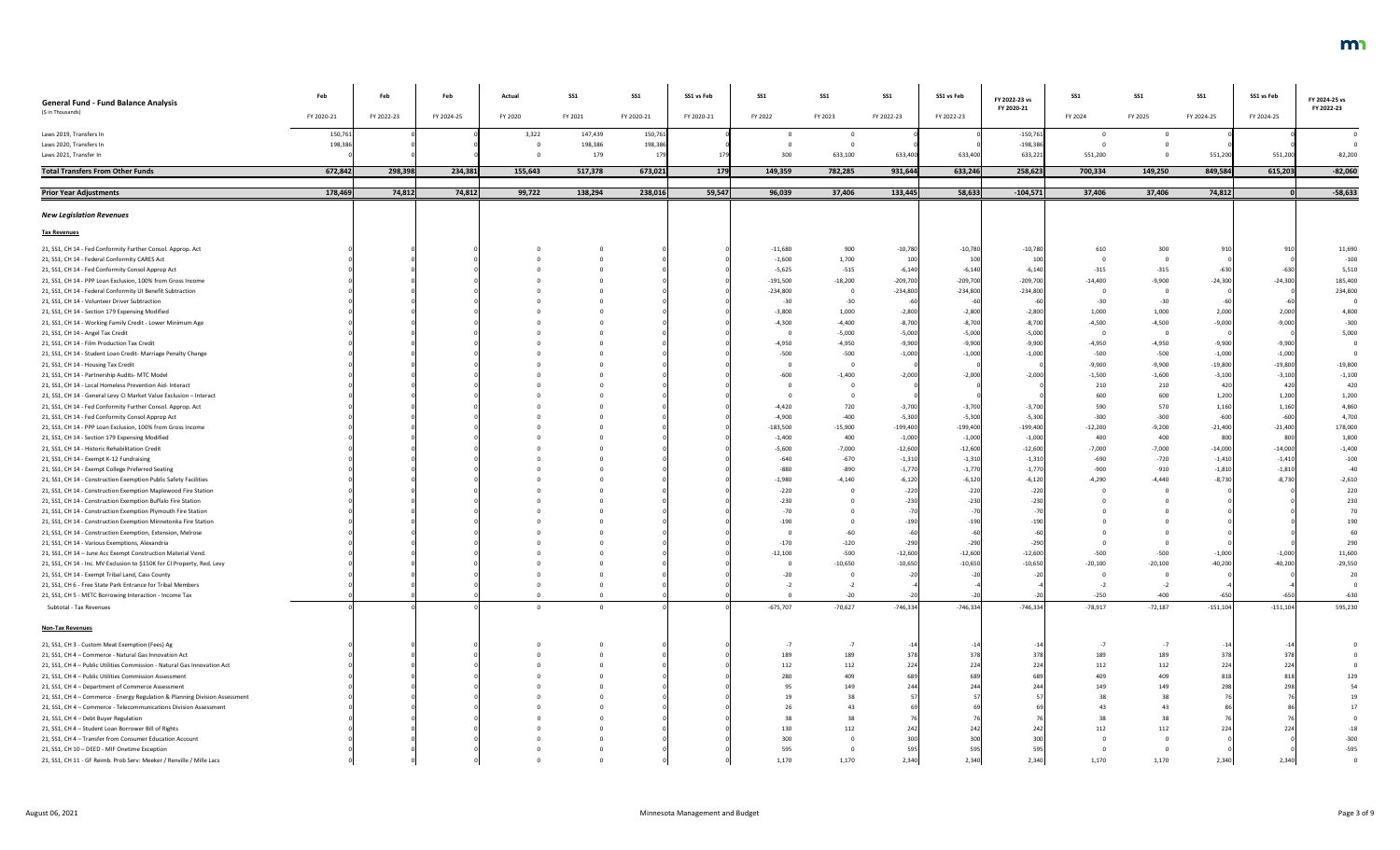| <b>General Fund - Fund Balance Analysis</b><br>(\$ in Thousands)        | Feb        | Feb        | Feb        | Actual       | <b>SS1</b> | <b>SS1</b> | SS1 vs Feb | SS1        | <b>SS1</b> | SS <sub>1</sub> | SS1 vs Feb | FY 2022-23 vs<br>FY 2020-21 | SS1        | <b>SS1</b> | <b>SS1</b> | SS1 vs Feb | FY 2024-25 vs<br>FY 2022-23 |
|-------------------------------------------------------------------------|------------|------------|------------|--------------|------------|------------|------------|------------|------------|-----------------|------------|-----------------------------|------------|------------|------------|------------|-----------------------------|
|                                                                         | FY 2020-21 | FY 2022-23 | FY 2024-25 | FY 2020      | FY 2021    | FY 2020-21 | FY 2020-21 | FY 2022    | FY 2023    | FY 2022-23      | FY 2022-23 |                             | FY 2024    | FY 2025    | FY 2024-25 | FY 2024-25 |                             |
| 21, SS1, CH 11 - HF441 Certificate Violations                           |            |            |            |              |            |            |            |            |            |                 |            |                             |            |            |            |            |                             |
| 21, SS1, CH 11 - HF306 Criminal Traffic Surcharge Waiver                |            |            |            |              |            |            |            |            | -889       |                 |            |                             | $-1,186$   | $-1,186$   | $-2,37$    | $-2,37.$   | $-1,483$                    |
| 21, SS1, CH 11 - HF75 Forfeiture Reform                                 |            |            |            |              |            |            |            | $-226$     | $-226$     |                 |            |                             | $-226$     | $-226$     |            |            |                             |
| 21, CH 30 - State Gov Spec Reve Fund Solvency                           |            |            |            |              |            |            |            |            | -77        |                 |            |                             | $-77$      | $-77$      | $-154$     |            |                             |
| 21, SS1, CH 7 - ARPA MNCare Premium Conformity                          |            |            |            |              |            |            |            |            |            |                 |            |                             |            | 64,157     | 64,15      | 64,15      | 64,157                      |
| 21, SS1, CH 7 - County Share for CABHH                                  |            |            |            |              |            |            |            | 1,229      | 1,229      | 2.458           | 2,458      | 2,458                       | 1,229      | 1,229      | 2,458      | 2,458      |                             |
| 21, SS1, CH 7 - DHS Program Integrity Strategies                        |            |            |            |              |            |            |            | 1,038      | 1,440      | 2,478           | 2,478      | 2,478                       | 1,440      | 1,440      | 2,880      | 2.880      | 402                         |
| 21, SS1, CH 7 - Direct Care and Treatment Operating Adjustments         |            |            |            |              |            |            |            | 326        | 811        | 1,137           | 1,13       | 1,137                       | 811        | 811        | 1,622      | 1,622      | 485                         |
| 21, SS1, CH 7 - Direct Care and Treatment Operating Adjustments         |            |            |            |              |            |            |            | 5,650      | 8,807      | 14,457          | 14,45      | 14,457                      | 8,807      | 8,807      | 17,614     | 17,614     | 3,157                       |
| 21, SS1, CH 7 - Enacted 20, CH 66, 70, 71, 74, 81 Refinancing           |            |            |            |              | 59,547     | 59,547     | 59,547     |            |            |                 |            | $-59,547$                   |            |            |            |            |                             |
| 21, SS1, CH 12 - ARPA SFRF Revenue Replacement (TR-IN)                  |            |            |            |              |            |            |            |            | 633,100    | 633,100         | 633,100    | 633,100                     | 550,000    |            | 550,000    | 550,000    | $-83,100$                   |
| 21, Ch 12 - GF Refinance w/CRF (PPA)                                    |            |            |            |              |            |            |            | 58,633     |            | 58,633          | 58,63      | 58,633                      |            |            |            |            | $-58,633$                   |
| 21, SS1, CH 12 - Info and Telecomm Acct Funds Cancel (TR IN)            |            |            |            |              |            |            |            |            |            |                 |            |                             |            |            |            |            |                             |
| 21, SS1, CH 5 - State Patrol - Deposit Abandoned money in GEN           |            |            |            |              |            |            |            |            |            |                 |            |                             |            |            |            |            |                             |
| 21, SS1, CH 5 - Driver's License Reinstatement Fee Changes (12)         |            |            |            |              |            |            |            | -18        |            |                 |            |                             |            |            |            |            | $-18$                       |
| 21, SS1, CH 12 - Payment Plus                                           |            |            |            |              |            |            |            | 336        | 671        |                 | 1,00       | 1,007                       | 671        | 671        | 1,342      | 1,342      | 335                         |
| 21, SS1, CH 12 - State Data Security Account Cancellation (transfer in) |            |            |            |              |            |            |            |            |            |                 |            |                             | 1,200      |            | 1,200      | 1,200      | 1,200                       |
| Subtotal - Non-Tax Revenues                                             |            |            |            |              | 59,726     | 59,726     | 59,726     | 69,910     | 647,100    | 717,010         | 717,010    | 657,284                     | 564,903    | 77,860     | 642,763    | 642,763    | $-74,247$                   |
| <b>New Legislation Revenues</b>                                         |            |            |            | $\mathbf{0}$ | 59,726     | 59,726     | 59,726     | $-605,797$ | 576,473    | $-29,324$       | $-29,324$  | $-89,050$                   | 485,986    | 5,673      | 491,659    | 491,659    | 520,983                     |
| <b>E-12 Education</b>                                                   |            |            |            |              |            |            |            |            |            |                 |            |                             |            |            |            |            |                             |
| <b>General Education</b>                                                | 14,746,638 | 14,875,365 | 14,989,074 | 7,338,212    | 7,408,426  | 14,746,638 |            | 7,569,266  | 7,804,527  | 15,373,793      | 498,428    | 627,155                     | 7,824,813  | 7,804,367  | 15,629,180 | 640,106    | 255,387                     |
| <b>Other General Education Programs</b>                                 | 85,999     | 84,860     | 90,724     | 41,968       | 44,031     | 85,999     |            | 44,768     | 45,699     | 90,467          | 5,607      | 4,468                       | 47,540     | 47,975     | 95,515     | 4,791      | 5,048                       |
| <b>Subtotal General Education</b>                                       | 14,832,637 | 14,960,225 | 15,079,798 | 7,380,180    | 7,452,457  | 14,832,637 |            | 7,614,034  | 7,850,226  | 15,464,260      | 504,035    | 631,623                     | 7,872,353  | 7,852,342  | 15,724,695 | 644,897    | 260,435                     |
| <b>Choice Programs</b>                                                  | 363,542    | 388,480    | 417,657    | 174,962      | 188,580    | 363,542    |            | 190,664    | 198,823    | 389,487         | 1,007      | 25,945                      | 205,398    | 212,304    | 417,702    |            | 28,215                      |
| Indian Programs                                                         | 26,588     | 29,752     | 32,328     | 12,979       | 13,609     | 26,588     |            | 14,762     | 15,603     | 30,365          |            | 3,777                       | 16,237     | 16,865     | 33,102     |            | 2,737                       |
| Innovation & Accountability                                             | 203,195    | 202,294    | 202,149    | 101,778      | 101,417    | 203,195    |            | 99,799     | 99,801     | 199,600         | $-2,694$   | $-3,595$                    | 100,627    | 100,559    | 201,186    |            | 1,586                       |
| Special Student & Teacher Programs                                      | 154,050    | 144,531    | 142,779    | 82,370       | 71,680     | 154,050    |            | 87,971     | 80,600     | 168,571         | 24,040     | 14,521                      | 76,736     | 76,693     | 153,429    | 10,650     | $-15,142$                   |
| <b>Subtotal Education Excellence</b>                                    | 747,375    | 765,057    | 794,913    | 372,089      | 375,286    | 747,375    |            | 393,196    | 394,827    | 788,023         | 22,966     | 40,648                      | 398,998    | 406,421    | 805,419    | 10,506     | 17,396                      |
| <b>Special Education</b>                                                | 3,326,084  | 3,772,081  | 4,271,460  | 1,598,463    | 1,727,621  | 3,326,084  |            | 1,835,980  | 1,948,330  | 3,784,310       | 12,229     | 458,226                     | 2,073,283  | 2,198,264  | 4,271,547  |            | 487,237                     |
| Facilities & Technology                                                 | 304,386    | 279,406    | 279,501    | 163,405      | 140,981    | 304,386    |            | 140,621    | 139,113    | 279,734         |            | $-24,652$                   | 139,546    | 139,973    | 279,519    |            | $-215$                      |
| <b>Nutrition Programs</b>                                               | 37,163     | 58,985     | 61,231     | 28,481       | 8,682      | 37,163     |            | 29,315     | 29,962     | 59,277          |            | 22,114                      | 30,398     | 30,833     | 61,231     |            | 1,954                       |
| Library Programs                                                        | 36,140     | 36,140     | 36,140     | 18,070       | 18,070     | 36,140     |            | 18,070     | 18,070     | 36,140          |            |                             | 18,070     | 18,070     | 36,140     |            |                             |
| Early Childhood & Family Support                                        | 347,850    | 346,895    | 347,707    | 175,670      | 172,180    | 347,850    |            | 174,599    | 175,950    | 350,549         | 3,654      | 2,699                       | 175,988    | 175,750    | 351,738    | 4,031      | 1,189                       |
| Community Ed & Prevention                                               | 2,125      | 1,897      | 1,818      | 1,108        | 1,017      | 2,125      |            | 961        | 936        | 1,897           |            | $-228$                      | 915        | 903        | 1,818      |            | -79                         |
| Self-Sufficiency & Lifelong Learning                                    | 102,153    | 108,209    | 114,760    | 50,295       | 51,858     | 102,153    |            | 53,316     | 54,893     | 108,209         |            | 6,056                       | 56,534     | 58,226     | 114,760    |            | 6,551                       |
| Subtotal E-12 Education Aids                                            | 4,155,901  | 4,603,613  | 5,112,617  | 2,035,492    | 2,120,409  | 4,155,901  |            | 2,252,862  | 2,367,254  | 4,620,116       | 16,503     | 464,215                     | 2,494,734  | 2,622,019  | 5,116,753  | 4,136      | 496,637                     |
| Education, Dept of                                                      | 54,825     | 49,202     | 49,258     | 23,750       | 27,823     | 51,573     | $-3,252$   | 30,837     | 26,287     | 57,124          | 7,922      | 5,551                       | 25,965     | 25,965     | 51,930     | 2,672      | $-5,194$                    |
| Prof Educator Licensing Std Bd.                                         | 9,111      | 8,930      | 8,922      | 4,345        | 4,766      | 9,111      |            | 7,046      | 7,085      | 14,131          | 5,201      | 5,020                       | 7,085      | 7,085      | 14,170     | 5,248      | 39                          |
| <b>Minn State Academies</b>                                             | 27,533     | 27,595     | 27,614     | 13,194       | 14,339     | 27,533     |            | 14,056     | 14,317     | 28,373          |            | 840                         | 14,323     | 14,323     | 28,646     | 1,032      | 273                         |
| Perpich Center for Arts Education                                       | 14,575     | 14,582     | 14,598     | 6,689        | 7,886      | 14,575     |            | 7,406      | 7,527      | 14,933          |            | 358                         | 7,532      | 7,532      | 15,064     |            | 131                         |
| <b>Total E-12 Education</b>                                             | 19,841,957 | 20,429,204 | 21,087,720 | 9,835,739    | 10,002,966 | 19,838,705 | $-3,252$   | 10,319,437 | 10,667,523 | 20,986,960      | 557,756    | 1,148,255                   | 10,820,990 | 10,935,687 | 21,756,677 | 668,957    | 769,717                     |
| <b>Higher Education</b>                                                 |            |            |            |              |            |            |            |            |            |                 |            |                             |            |            |            |            |                             |
| Office of Higher Education                                              | 539,017    | 535,546    | 535,546    | 263,681      | 269,996    | 533,677    | $-5,340$   | 271,702    | 274,269    | 545,971         | 10,425     | 12,294                      | 272,696    | 272,696    | 545,392    | 9,846      | $-579$                      |
| University of Minnesota                                                 | 1,341,072  | 1,342,812  | 1,342,512  | 669,666      | 671,406    | 1,341,072  |            | 690,656    | 690,656    | 1,381,312       | 38,500     | 40,240                      | 689,256    | 689,256    | 1,378,51   | 36,000     | $-2,800$                    |
| MN State Colleges & Universities                                        | 1,524,338  | 1,525,068  | 1,525,068  | 758,679      | 765,659    | 1,524,338  |            | 792,392    | 789,491    | 1,581,883       | 56,81      | 57,545                      | 789,611    | 789,611    | 1,579,222  | 54,154     | $-2,661$                    |
| Mayo Foundation                                                         | 2,702      | 2,702      | 2,702      | 1,351        | 1,351      | 2,702      |            | 1,351      | 1,351      | 2,702           |            |                             | 1,351      | 1,351      | 2,702      |            |                             |
| <b>Total Higher Education</b>                                           | 3,407,129  | 3,406,128  | 3,405,828  | 1,693,377    | 1,708,412  | 3,401,789  | $-5,340$   | 1,756,101  | 1,755,767  | 3,511,868       | 105,740    | 110,079                     | 1,752,914  | 1,752,914  | 3,505,828  | 100,000    | $-6,040$                    |



| 520,983   |
|-----------|
| -74,247   |
| 1,200     |
| 335       |
| $-18$     |
| $-55$     |
| 0         |
| $-58,633$ |
| $-83,100$ |
| 0         |
| 3,157     |
| 485       |
| 402       |
| 0         |
| 64,157    |
| 0         |
| 0         |
| $-1,483$  |
| 0         |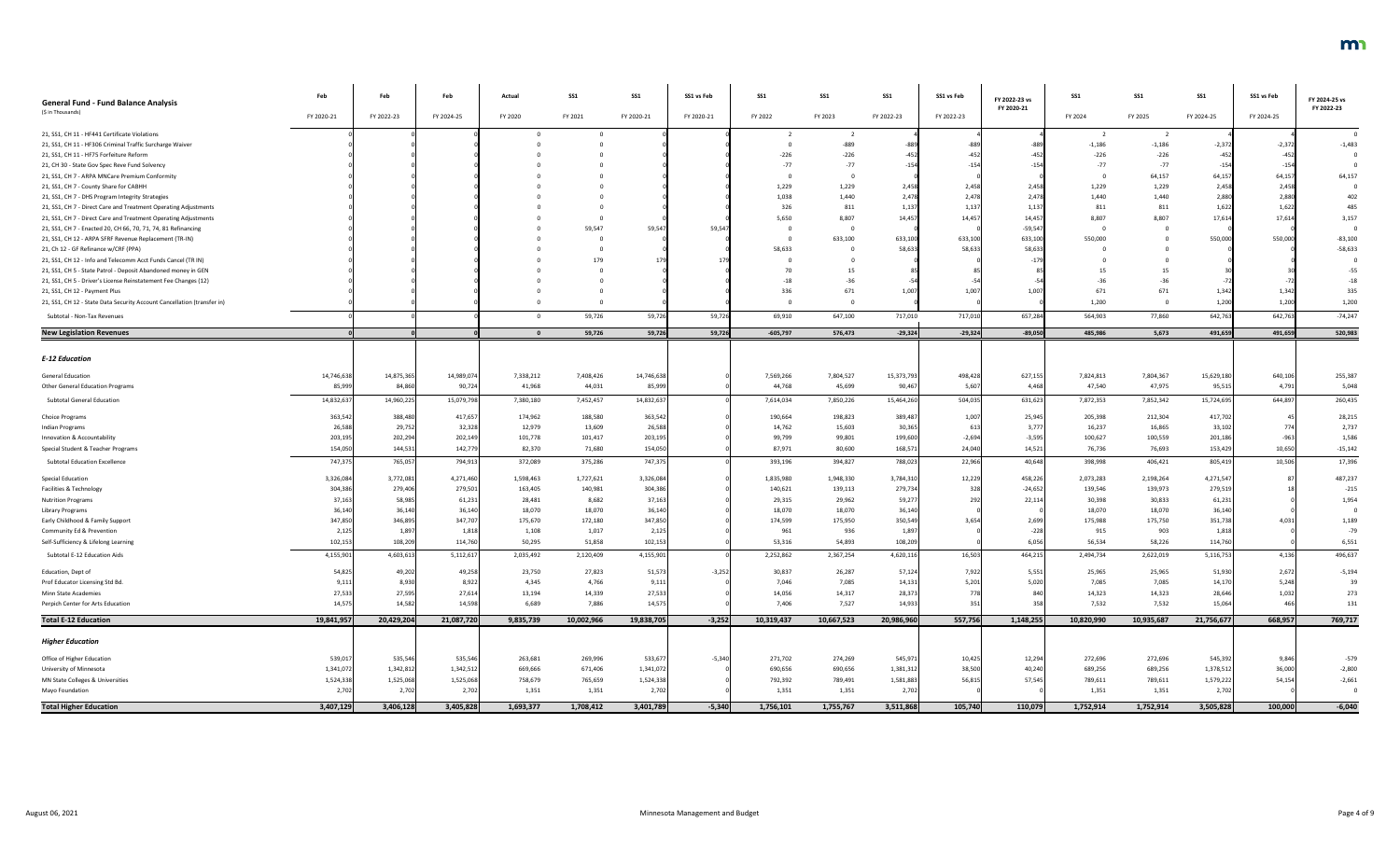| <b>General Fund - Fund Balance Analysis</b>                       | Feb        | Feb        | Feb        | Actual  | <b>SS1</b> | <b>SS1</b> | SS1 vs Feb | SS1     | <b>SS1</b>     | <b>SS1</b> | SS1 vs Feb | FY 2022-23 vs<br>FY 2020-21 | <b>SS1</b> | <b>SS1</b> | <b>SS1</b> | SS1 vs Feb | FY 2024-25 vs<br>FY 2022-23 |
|-------------------------------------------------------------------|------------|------------|------------|---------|------------|------------|------------|---------|----------------|------------|------------|-----------------------------|------------|------------|------------|------------|-----------------------------|
| (\$ in Thousands)                                                 | FY 2020-21 | FY 2022-23 | FY 2024-25 | FY 2020 | FY 2021    | FY 2020-21 | FY 2020-21 | FY 2022 | FY 2023        | FY 2022-23 | FY 2022-23 |                             | FY 2024    | FY 2025    | FY 2024-25 | FY 2024-25 |                             |
| <b>Property Tax Aids &amp; Credits</b>                            |            |            |            |         |            |            |            |         |                |            |            |                             |            |            |            |            |                             |
| <b>Property Tax Refunds:</b>                                      |            |            |            |         |            |            |            |         |                |            |            |                             |            |            |            |            |                             |
| Homestead Credit Refund                                           | 1,114,667  | 1,211,900  | 1,286,200  | 531,467 | 583,200    | 1,114,667  |            | 600,100 | 615,400        | 1,215,500  | 3,600      | 100,833                     | 639,230    | 655,970    | 1,295,200  | 9,000      | 79,700                      |
| Renters Property Tax Refund                                       | 455,788    | 479,800    | 485,900    | 229,888 | 225,900    | 455,788    |            | 239,200 | 241,800        | 481,000    | 1,200      | 25,212                      | 243,430    | 244,950    | 488,380    | 2,480      | 7,380                       |
| Special Property Tax Refund                                       | 21,842     | 6,600      | 10,000     | 10,722  | 11,120     | 21,842     |            | 1,600   | 5,000          | 6,600      |            | $-15,242$                   | 5,000      | 5,000      | 10,000     |            | 3,400                       |
| Sustainable Forest Incentive Payments                             | 24,169     | 26,090     | 28,240     | 11,876  | 12,293     | 24,169     |            | 12,790  | 13,300         | 26,090     |            | 1,921                       | 13,840     | 14,400     | 28,240     |            | 2,150                       |
| Subtotal Property Tax Refunds                                     | 1,616,466  | 1,724,390  | 1,810,340  | 783,953 | 832,513    | 1,616,466  |            | 853,690 | 875,500        | 1,729,190  | 4,800      | 112,724                     | 901,500    | 920,320    | 1,821,820  | 11,480     | 92,630                      |
| <b>Political Contribution Refunds</b>                             | 6,207      | 6,500      | 6,500      | 2,707   | 3,500      | 6,207      |            | 3,000   | 3,500          | 6,500      |            | 293                         | 3,000      | 3,500      | 6,500      |            |                             |
| Tax Refund Interest                                               | 45,138     | 27,300     | 26,500     | 25,738  | 19,400     | 45,138     |            | 14,200  | 13,100         | 27,300     |            | $-17,838$                   | 13,200     | 13,300     | 26,500     |            | $-800$                      |
| Local Government Aid (City Aid)                                   | 1,018,490  | 1,128,796  | 1,128,796  | 457,137 | 561,353    | 1,018,490  |            | 564,398 | 564,398        | 1,128,796  |            | 110,306                     | 564,398    | 564,398    | 1,128,796  |            |                             |
| 21, SS1, CH 14 One-time Supplemental Local Government Aid         |            |            |            |         |            |            |            |         | 5,053          | 5,053      | 5,053      | 5,053                       |            |            |            |            | $-5,053$                    |
| County Program Aid                                                | 494,174    | 527,983    | 527,908    | 233,958 | 260,216    | 494,174    |            | 263,971 | 264,012        | 527,983    |            | 33,809                      | 263,954    | 263,954    | 527,908    |            | -75                         |
| MMB Public Defender Aid (TR OUT)                                  |            | 1,000      | 1,000      |         |            |            |            |         |                |            | $-1,000$   |                             |            |            |            | $-1,000$   |                             |
| 21, SS1, CH 14, Public Defense Board Public Defender Aid (TR OUT) |            |            |            |         |            |            |            | 500     | 500            | 1,000      | 1,000      | 1,000                       | 500        | 500        | 1.000      | 1,000      |                             |
| MMB Local Impact Notes (TR OUT)                                   |            |            |            |         |            |            |            |         |                |            |            |                             |            |            |            |            |                             |
| 21, SS1, CH 12, LBO Local Impact Notes (TR OUT)                   |            |            |            |         |            |            |            | 207     | 207            |            |            | 414                         | 207        | 207        |            |            |                             |
| MDE Local Impact Notes (TR OUT)                                   |            |            |            |         |            |            |            |         |                |            |            |                             |            |            |            |            |                             |
| County Program Aid                                                | 494,174    | 529,411    | 529,336    | 233,958 | 260,216    | 494,174    |            | 264,685 | 264,726        | 529,411    |            | 35,237                      | 264,668    | 264,668    | 529,336    |            | $-75$                       |
| 21, SS1, CH 14 Local Homeless Prevention Aid to Counties          |            |            |            |         |            |            |            |         |                |            |            |                             | 20,000     | 20,000     | 40,000     | 40,000     | 40,000                      |
| 21, SS1, CH 14 One-time Local Government Assistance to Counties   |            |            |            |         |            |            |            | 29,355  |                | 29,355     | 29,35      | 29,355                      |            |            |            |            | $-29,355$                   |
| Township Aid                                                      | 19,997     | 20,000     | 20,000     | 9,997   | 10,000     | 19,997     |            | 10,000  | 10,000         | 20,000     |            |                             | 10,000     | 10,000     | 20,000     |            |                             |
| Payment in Lieu of Taxes - PILT                                   | 72,030     | 72,855     | 78,759     | 35,940  | 36,090     | 72,030     |            | 36,315  | 36,548         | 72,863     |            | 833                         | 39,275     | 39,500     | 78,775     |            | 5,912                       |
| Aquatic Invasive Species Prevention Aid                           | 20,000     | 20,000     | 20,000     | 10,000  | 10,000     | 20,000     |            | 10,000  | 10,000         | 20,000     |            |                             | 10,000     | 10,000     | 20,000     |            |                             |
| Riparian Protection Aid to BWSR (TR OUT)                          | 1,490      | 1,490      | 1,490      | 745     | 745        | 1,490      |            | 745     | 745            | 1,490      |            |                             | 745        | 745        | 1,490      |            |                             |
| Riparian Protection Aid Local Distribution                        | 14,510     | 14,510     | 14,510     | 7,255   | 7,255      | 14,510     |            | 7,255   | 7,255          | 14,510     |            |                             | 7,255      | 7,255      | 14,510     |            |                             |
| Riparian Protection Aid                                           | 16,000     | 16,000     | 16,000     | 8,000   | 8,000      | 16,000     |            | 8,000   | 8,000          | 16,000     |            |                             | 8,000      | 8,000      | 16,000     |            |                             |
| Indian Family Out-Of-Home Placement Aid                           | 10,000     | 9,337      | 10,000     | 5,000   | 5,000      | 10,000     |            | 4,337   | 5,000          | 9,337      |            | $-663$                      | 5,000      | 5,000      | 10,000     |            | 663                         |
| Casino Aid to Counties                                            | 3,228      | 3,228      | 3,228      | 1,614   | 1,614      | 3,228      |            | 1,614   | 1,614          | 3,228      |            |                             | 1,614      | 1,614      | 3,228      |            |                             |
| State Taconite Aid to IRRR (TR OUT)                               | 7,517      | 7,112      | 7,952      | 3,721   | 3,796      | 7,517      |            | 3,566   | 3,546          | 7,112      |            | $-405$                      | 3,891      | 4,277      | 8,168      |            | 1,056                       |
| State Taconite Aid Local Distribution                             | 8,575      | 8,147      | 8,184      | 4,298   | 4,277      | 8,575      |            | 4,113   | 4,034          | 8,147      |            | $-428$                      | 4,105      | 4,193      | 8,298      | 114        | 151                         |
| State Taconite Aid                                                | 16,092     | 15,259     | 16,136     | 8,019   | 8,073      | 16,092     |            | 7,679   | 7,580          | 15,259     |            | $-833$                      | 7,996      | 8,470      | 16,466     | 330        | 1,207                       |
| Production Property Transition Aid                                |            |            |            | 56      | 24         |            |            |         |                |            |            |                             |            | 0          |            |            |                             |
| <b>Utility Valuation Transition Aid</b>                           |            |            |            |         |            |            |            | 11      |                |            |            |                             | 11         | 12         |            |            |                             |
| <b>Disparity Reduction Aid</b>                                    |            |            |            |         |            |            |            |         |                |            |            |                             |            |            |            |            |                             |
| School                                                            | 16,045     | 16,172     | 16,172     | 7,971   | 8,074      | 16,045     |            | 8,086   | 8,086          | 16,172     |            | 127                         | 8,086      | 8,086      | 16,172     |            |                             |
| Non-School                                                        | 20,319     | 20,428     | 20,428     | 10,105  | 10,214     | 20,319     |            | 10,214  | 10,214         | 20,428     |            | 109                         | 10,214     | 10,214     | 20,428     |            |                             |
| <b>Border City Disparity Reduction Credit</b>                     |            |            |            |         |            |            |            |         |                |            |            |                             |            |            |            |            |                             |
| School                                                            | 5,452      | 6,393      | 6,940      | 2,534   | 2,918      | 5,452      |            | 3,112   | 3,281          | 6,393      |            | 941                         | 3,416      | 3,524      | 6,940      |            | 547                         |
| Non-School                                                        | 20,427     | 22,863     | 24,706     | 9,959   | 10,468     | 20,427     |            | 11,161  | 11,702         | 22,863     |            | 2,436                       | 12,171     | 12,535     | 24,706     |            | 1,843                       |
| Agricultural Homestead Market Value Credit                        |            |            |            |         |            |            |            |         |                |            |            |                             |            |            |            |            |                             |
| School                                                            | 17,072     | 16,223     | 16,192     | 8,635   | 8,437      | 17,072     |            | 8,127   | 8,096          | 16,223     |            | $-849$                      | 8,096      | 8,096      | 16,192     |            | -31                         |
| Non-School                                                        | 57,369     | 54,786     | 54,786     | 28,912  | 28,457     | 57,369     |            | 27,393  | 27,393         | 54,786     |            | $-2,583$                    | 27,393     | 27,393     | 54,786     |            |                             |
| School Building Bond Agricultural Credit                          | 92,994     | 130,768    | 164,743    | 37,852  | 55,142     | 92,994     |            | 61,932  | 68,836         | 130,768    |            | 37,774                      | 81,143     | 83,600     | 164,743    |            | 33,975                      |
| Agriculture Preservation Credit                                   |            |            |            |         |            |            |            |         |                |            |            |                             |            |            |            |            |                             |
| School                                                            | 132        |            |            | 85      | 47         | 132        |            | 23      | 20             |            |            |                             | 20         | 20         |            |            |                             |
| Non-School                                                        |            |            | 120        | 202     | 117        | 31         |            | 60      | 60             | 120        |            | $-199$                      | 60         | 60         |            |            |                             |
| Supplemental Taconite Homestead Credit                            | 10,788     | 10,950     | 11,170     | 5,394   | 5,394      | 10,788     |            | 5,448   | 5,502          | 10,950     |            | 162                         | 5,557      | 5,613      | 11,170     |            | 220                         |
| Prior Year Credit Adjustment                                      |            |            |            |         |            |            |            |         |                |            |            |                             |            |            |            |            |                             |
| School                                                            | 771        |            |            | 38      | 733        | 771        |            | 81      | $\overline{0}$ |            |            | $-690$                      |            |            |            |            |                             |
| Non-School                                                        | 233        |            |            | 148     | 85         | 233        |            |         |                |            |            |                             |            |            |            |            |                             |

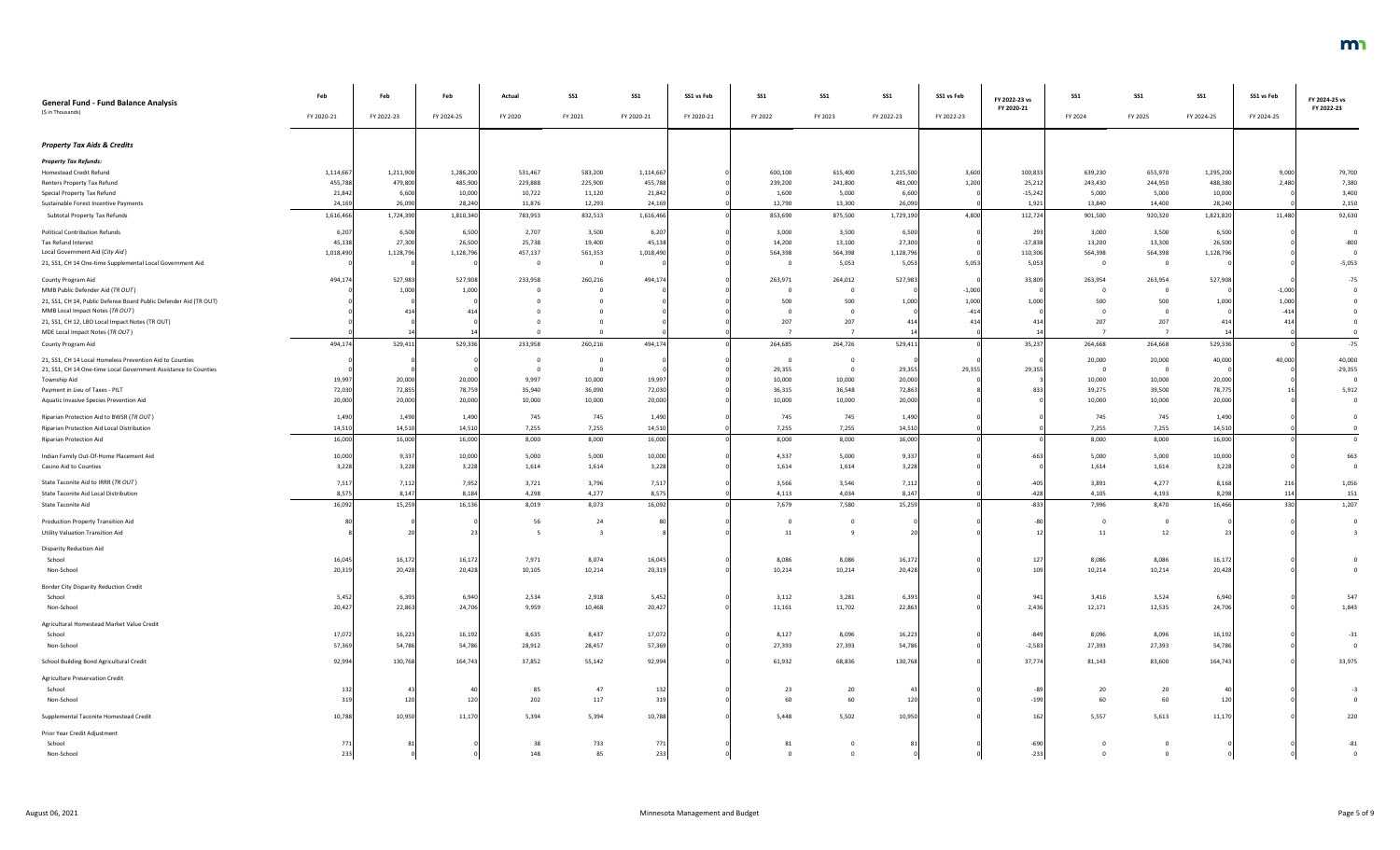|     | 16,580   |
|-----|----------|
|     | 4,020    |
|     | 590      |
|     | 0        |
|     | 0        |
|     | 0        |
|     | 0        |
|     | 0        |
|     |          |
|     |          |
|     | $-549$   |
|     | $-1,658$ |
|     |          |
|     | $-56$    |
|     | 0        |
|     |          |
|     |          |
|     | 0        |
|     | 0        |
|     |          |
|     | 0        |
|     | 0        |
|     | 10       |
|     | 0        |
|     | 0        |
|     | 0        |
|     | $-5,400$ |
|     | 0        |
|     | 0        |
|     | $-1,014$ |
| 154 | 125      |

| $-38,032$ |
|-----------|
| 1,931,995 |
| $-54,536$ |
| 25,559    |
| 1,864,986 |
| 7,332     |
| 0         |
| $-12,416$ |
| 0         |
| 0         |
| 0         |
| $-1,804$  |
| 16        |
| 49        |
| 11        |
| 0         |
| 0         |
| 0         |
| $-3,844$  |
| 1,854,330 |

| <b>General Fund - Fund Balance Analysis</b>                               | Feb        | Feb        | Feb        | Actual    | <b>SS1</b> | <b>SS1</b> | SS1 vs Feb | <b>SS1</b> | $SS1$     | <b>SS1</b> | SS1 vs Feb | FY 2022-23 vs | <b>SS1</b> | <b>SS1</b> | <b>SS1</b> | SS1 vs Feb | FY 2024-25 vs |
|---------------------------------------------------------------------------|------------|------------|------------|-----------|------------|------------|------------|------------|-----------|------------|------------|---------------|------------|------------|------------|------------|---------------|
| (\$ in Thousands)                                                         | FY 2020-21 | FY 2022-23 | FY 2024-25 | FY 2020   | FY 2021    | FY 2020-21 | FY 2020-21 | FY 2022    | FY 2023   | FY 2022-23 | FY 2022-23 | FY 2020-21    | FY 2024    | FY 2025    | FY 2024-25 | FY 2024-25 | FY 2022-23    |
| Police State Aid                                                          | 165,42     | 180,170    | 196,75     | 81,241    | 84,182     | 165,423    |            | 88,100     | 92,070    | 180,17     |            | 14,747        | 96,210     | 100,540    | 196,750    |            | 16,580        |
| Fire State Aid                                                            | 62,945     | 67,940     | 71,960     | 30,445    | 32,500     | 62,945     |            | 33,480     | 34,460    | 67,940     |            | 4,995         | 35,460     | 36,500     | 71,960     |            | 4,020         |
| Fire Insurance Surcharge Aid                                              | 8,38       | 9,640      | 10,230     | 3,775     | 4,611      | 8,386      |            | 4,750      | 4,890     | 9,640      |            | 1,254         | 5,040      | 5,190      | 10,230     |            | 590           |
| Police-Fire Retirement Supp Aid                                           | 30,995     | 31,000     | 31,000     | 15,495    | 15,500     | 30,995     |            | 15,500     | 15,500    | 31,000     |            |               | 15,500     | 15,500     | 31,000     |            |               |
| Police/Fire Amortization Aid                                              | 5,458      | 5,458      | 5,458      | 2,729     | 2,729      | 5,458      |            | 2,729      | 2,729     | 5,458      |            |               | 2,729      | 2,729      | 5,458      |            |               |
| Redirected Amortization Aid to SPTRFA/TRA                                 | 4,18       | 4,188      | 4,188      | 2,094     | 2,094      | 4,188      |            | 2,094      | 2,094     | 4,188      |            |               | 2,094      | 2,094      | 4,188      |            |               |
| Firefighter Supplemental Benefits Reimbursement                           | 1,212      | 1,224      | 1,224      | 606       | 606        | 1,212      |            | 612        | 612       | 1,224      |            |               | 612        | 612        | 1,224      |            |               |
| PERA Pension Aid                                                          | 13,900     |            |            | 13,900    |            | 13,900     |            |            |           |            |            | $-13,90$      |            |            |            |            |               |
| Disaster Credit                                                           |            |            |            |           |            |            |            |            |           |            |            |               |            |            |            |            |               |
| School                                                                    |            |            |            | 28        |            |            |            | 525        | 86        |            |            | -57           | 31         |            |            |            | $-549$        |
| Non-School                                                                |            | 1,842      | 184        | 72        |            |            |            | 1,750      | 92        | 1,842      |            | 1,768         | 92         | 92         |            |            | $-1,658$      |
| Local Option Disaster Abatement Reimbursement                             |            |            |            |           |            |            |            |            |           |            |            |               |            |            |            |            |               |
| School                                                                    |            |            |            |           | 525        | 525        |            | 81         | 25        |            |            | -419          | 25         | 25         |            |            |               |
| Non-School                                                                | 1,749      |            |            |           | 1,749      | 1,749      |            | 74         | 74        |            |            | $-1,60.$      | 74         | 74         |            |            |               |
| Mahnomen Adjustments                                                      |            |            |            |           |            |            |            |            |           |            |            |               |            |            |            |            |               |
| School                                                                    |            | 280        | 280        | 140       | 140        | 280        |            | 140        | 140       |            |            |               | 140        | 140        | 280        |            |               |
| Non-School                                                                | 2,120      | 2,120      | 2,12       | 1,060     | 1,060      | 2,120      |            | 1,060      | 1,060     |            |            |               | 1,060      | 1,060      | 2,120      |            |               |
| <b>Border City Reimbursement</b>                                          |            |            |            | 65        | 32         |            |            | 42         | 42        |            |            |               | 42         | 42         |            |            |               |
| Taconite Aid Reimbursement                                                | 1,12       | 1,122      | 1,12       | 561       | 561        | 1,122      |            | 561        | 561       | 1,12       |            |               | 561        | 561        | 1,122      |            |               |
| Performance Measurement Reimbursement                                     |            | 925        |            | 466       | 458        | 924        |            |            | 464       |            |            |               | 466        | 469        |            |            |               |
| Minneapolis Debt Service Aid                                              | 7,730      |            |            | 4,120     | 3,610      | 7,730      |            |            |           |            |            | $-7,730$      |            |            |            |            |               |
| Wadena County Aid                                                         | 1,200      |            |            | 600       | 600        | 1,200      |            |            |           |            |            | $-1,200$      |            |            |            |            |               |
| 19, SS1, CH 6 - Grants to various local governments                       | 4.44       |            |            | 4,447     |            | 4,447      |            |            |           |            |            | $-4,44$       |            |            |            |            |               |
| 19, SS1, CH 6 - Grant to City of Virginia                                 |            | 5.400      |            |           |            |            |            | 5.400      |           | 5.400      |            | 5,400         |            |            |            |            |               |
| 20, CH 70 - Aids & Credits                                                | 11,000     |            |            | 11,000    |            | 11,000     |            |            |           |            |            | $-11,000$     |            |            |            |            |               |
| 20, SS7, Ch. 2 - Small Business Assistance to Restaurants, Bars, and Gyms | 87,750     |            |            |           | 69,485     | 69,485     | $-18,265$  |            |           |            |            | $-69,485$     |            |            |            |            |               |
| 21, SS1, CH 14 Grants to Various Local Governments                        |            |            |            |           |            |            |            | 1,014      |           | 1,014      | 1,014      | 1,014         |            |            |            |            | $-1,014$      |
| <b>Total Property Tax Aids &amp; Credits</b>                              | 3,991,388  | 4,164,181  | 4,306,710  | 1,866,803 | 2,106,320  | 3,973,123  | $-18,265$  | 2,101,294  | 2,103,117 | 4,204,411  | 40,230     | 231,288       | 2,164,954  | 2,193,582  | 4,358,536  | 51,826     | 154,125       |
| <b>Health &amp; Human Services</b>                                        |            |            |            |           |            |            |            |            |           |            |            |               |            |            |            |            |               |
| Human Services, Dept of                                                   |            |            |            |           |            |            |            |            |           |            |            |               |            |            |            |            |               |
| <b>Central Office Operations</b>                                          | 513,51     | 477,635    | 479,924    | 250,473   | 259,314    | 509,787    | $-3,724$   | 286,159    | 280,542   | 566,701    | 89,066     | 56,914        | 268,085    | 260,584    | 528,669    | 48,745     | $-38,032$     |
| <b>Forecasted Programs</b>                                                | 11,076,77  | 14,075,674 | 15,895,012 | 5,619,443 | 5,494,535  | 11,113,978 | 37,201     | 6,141,542  | 7,767,624 | 13,909,16  | $-166,508$ | 2,795,188     | 7,629,492  | 8,211,669  | 15,841,161 | $-53,851$  | 1,931,995     |
| <b>Grant Programs</b>                                                     | 880,79     | 771,611    | 771,934    | 459,472   | 421,321    | 880,793    |            | 443,846    | 454,190   | 898,036    | 126,425    | 17,243        | 445,393    | 398,107    | 843,500    | 71,566     | $-54,536$     |
| <b>State Operated Services</b>                                            | 803,23     | 816,278    | 816,278    | 382,994   | 420,242    | 803,236    |            | 425,441    | 451,000   | 876,441    | 60,163     | 73,205        | 451,000    | 451,000    | 902,000    | 85,722     | 25,559        |
| <b>Subtotal DHS Appropriations</b>                                        | 13,274,31  | 16,141,198 | 17,963,148 | 6,712,382 | 6,595,412  | 13,307,794 | 33,477     | 7,296,988  | 8,953,356 | 16,250,344 | 109,146    | 2,942,550     | 8,793,970  | 9,321,360  | 18,115,330 | 152,182    | 1,864,986     |
| Federal Reimbursement                                                     | $-71,837$  | $-72,218$  | $-72,218$  | $-35,699$ | $-36,164$  | $-71,863$  |            | $-46,598$  | $-46,844$ | -93,442    | $-21,224$  | $-21,579$     | $-44,265$  | $-41,845$  | $-86,110$  | $-13,892$  | 7,332         |
| 19, SS1, CH 9 - Blue Ribbon Commission                                    |            | $-100,000$ |            |           |            |            |            |            |           |            | 100,000    |               |            |            |            |            |               |
| Health, Dept of                                                           | 270,38     | 264,881    | 262,420    | 122,773   | 144,160    | 266,93     | $-3,454$   | 162,501    | 162,014   | 324,51     | 59,634     | 57,582        | 158,478    | 153,621    | 312,099    | 49,679     | $-12,416$     |
| 20, CH 66 - Public Health Response Contingency Account (TR OUT)           | 20,889     |            |            | 20,889    |            | 20,889     |            |            |           |            |            | $-20,889$     |            |            |            |            |               |
| 20, CH 70 - Public Health Response Contingency Account (TR OUT)           | 50,000     |            |            | 50,000    |            | 50,000     |            |            |           |            |            | $-50,000$     |            |            |            |            |               |
| 20, CH 70 - Health Care Response Fund (TR OUT)                            | 150,000    |            |            | 150,000   |            | 150,000    |            |            |           |            |            | $-150,000$    |            |            |            |            |               |
| <b>Emergency Medical Services Board</b>                                   | 7,658      | 7,552      | 7,552      | 3,012     | 4,442      | 7,454      |            | 4,780      | 4,576     | 9,356      | 1,804      | 1,902         | 3,776      | 3,776      | 7,552      |            | $-1,804$      |
| Council on Disability                                                     | 2,02       | 2,012      | 2,012      | 910       | 1,110      | 2,020      |            | 1,022      | 1,038     | 2,060      |            |               | 1,038      | 1,038      | 2,076      |            |               |
| MH/MR Ombudsman                                                           | 5,06       | 4,876      | 4,876      | 2,392     | 2,677      | 5,069      |            | 2,487      | 2,536     | 5,02       |            |               | 2,536      | 2,536      | 5,072      |            |               |
| <b>Ombudsperson for Families</b>                                          |            | 1,446      | 1.44       | 621       | 816        | 1,43       |            | 733        | 744       |            |            |               | 744        | 744        |            |            |               |
| Ombudsperson for American Indian Families                                 |            |            |            |           |            |            |            | 190        | 190       |            |            |               | 190        | 190        |            |            |               |
| Board of Pharmacy - 19, SS1, Ch 63 - Opiate Epidemic Response             |            |            |            |           | 283        |            |            |            |           |            |            |               |            |            |            |            |               |
| 19, SS1, CH 9 - Mnsure                                                    |            |            |            | 8,000     |            | 8,000      |            |            |           |            |            | $-8,000$      |            |            |            |            |               |
| 21, SS1, CH 7, ART 15 - Transfer to MNsure (TR OUT)                       |            |            |            |           |            |            |            | 3,844      |           | 3.844      | 3,844      | 3.844         |            |            |            |            | $-3,844$      |
| <b>Total Health &amp; Human Services</b>                                  | 13,718,310 | 16,249,747 | 18,169,236 | 7,035,367 | 6,712,736  | 13,748,103 | 29,793     | 7,425,947  | 9,077,610 | 16,503,557 | 253,810    | 2,755,454     | 8,916,467  | 9,441,420  | 18,357,887 | 188,651    | 1,854,330     |

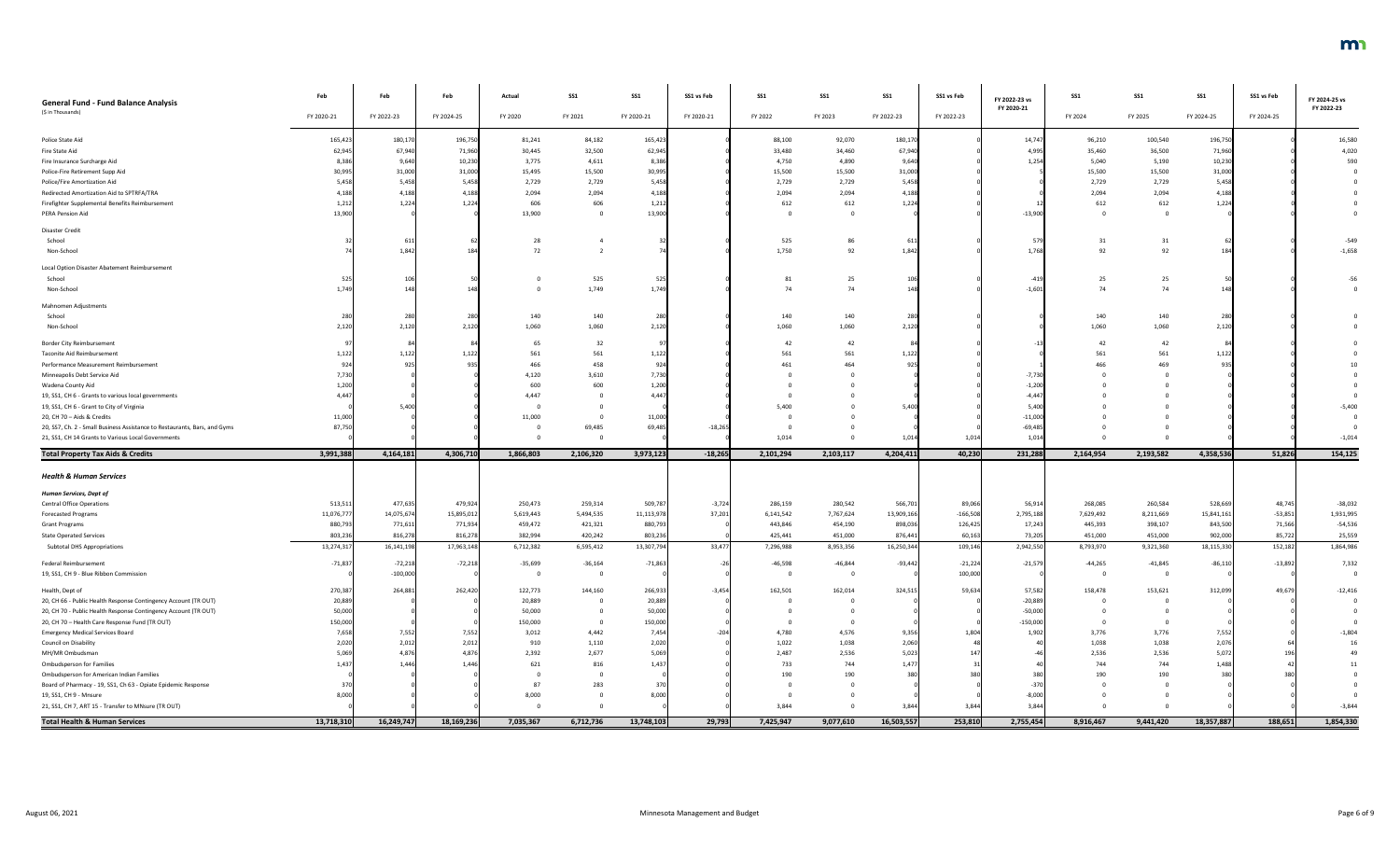## **FY 2024-25 vs FY 2022-23**

- 
- 
- -
- -

| <b>Public Safety &amp; Judiciary</b><br>10,160<br>54,070<br>59,792<br>113,862<br>60,517<br>61,582<br>61,582<br>61,582<br>123,164<br>113,862<br>113,004<br>113,004<br>122,099<br>9,095<br>8,237<br>Supreme Court<br>25,994<br>26,326<br>26,32<br>12,617<br>13,377<br>25,994<br>13,490<br>13,574<br>738<br>1,070<br>13,574<br>13,574<br>27,148<br>27,064<br>82 <sub>2</sub><br>626,205<br>634,404<br>634,404<br>294,249<br>331,956<br>626,205<br>326,372<br>329,146<br>655,518<br>21,114<br>29,313<br>328,946<br>328,946<br>657,892<br>23,488<br>22,815<br>18,570<br>43,385<br>22,576<br>22,815<br>2,006<br>22,815<br>State Guardian Ad Litem Board<br>43,385<br>44,000<br>24,815<br>45,39<br>1,391<br>45,630<br>44,000<br>1,630<br>1,325<br>2,290<br>3,615<br>1,827<br>1,841<br>1,841<br>3,615<br>3,616<br>1,841<br>3,668<br>3,682<br><b>Tax Court</b><br>3,616<br>100<br>100<br>196<br>100<br>100<br>Uniform Laws Comm<br>98<br>98<br>200<br>200<br>196<br>196<br>580<br>586<br>586<br>586<br>409<br>858<br>1,267<br>Judicial Stnds, Bd on<br>1,267<br>1,018<br>1,166<br>1,172<br>1,018<br>148<br>$-101$<br>154<br>197,552<br>202,356<br>197,552<br>222,818<br><b>Bd of Public Defense</b><br>202,356<br>93,152<br>104,400<br>106,381<br>111,409<br>217,790<br>15,434<br>20,238<br>111,409<br>111,409<br>20,462<br>554<br>554<br>282<br>288<br>288<br>288<br>554<br>241<br>313<br>Private Detective Board<br>576<br>22,262<br>10,26<br>10,084<br>14,373<br>24,457<br>11,563<br>11,554<br>$-1,340$<br>11,554<br>11,554<br>23,108<br>12,846<br>24,457<br>23,11<br>855<br>1,257,259<br>1,257,260<br>595,509<br>28,782<br>638,744<br>1,277,040<br>645,965<br>630,944<br>639,312<br>1,270,256<br>12,997<br>638,296<br>19,780<br>1,241,291<br>1,241,474<br>Corrections, Dept of<br>1322<br>663<br><b>Ombudsperson for Corrections</b><br>659<br>663<br>1322<br>1322<br>663<br>1326<br>1326<br>765<br>765<br>Sentencing Guidelines Commission<br>1,374<br>1,374<br>673<br>693<br>740<br>1,505<br>765<br>1,530<br>1,366<br>131<br>139<br>1,366<br>156<br>220,594<br>220,31<br>100,961<br>123,407<br>2,594<br>128,764<br>127,621<br>32,017<br>126,058<br>126,058<br>252,116<br>Public Safety, Dept of<br>221,774<br>224,368<br>256,385<br>35,791<br>31,806<br>10,042<br>10,262<br>4,526<br>5,516<br>5,433<br>5,530<br>5,534<br>5,534<br>10,26<br>10,042<br>10,96<br>701<br>921<br>Human Rights, Dept of<br>11,068<br>50,000<br>50,000<br>50,000<br>$-50,00$<br>Transfer to Disaster Contingency Account<br>461<br>461<br>461<br>461<br>461<br>92<br>461<br>922<br>Transfer out to Community Justice Acct.<br>922<br>922<br>2,538,147<br>2,525,864<br>2,777<br>1,310,689<br>99,789<br>123,528<br><b>Total Public Safety &amp; Judiciary</b><br>2,562,482<br>1,236,945<br>1,328,314<br>2,565,259<br>1,327,247<br>2,637,936<br>72,677<br>1,324,472<br>1,324,920<br>2,649,392<br><b>Transportation</b><br>38,750<br>29,784<br>23,284<br>38,750<br>20,214<br>21,671<br>41,885<br>$-271$<br>143,333<br>173,11<br>134,367<br>131,232<br>23,284<br>46,568<br>7,818<br>Transportation, Dept of<br>42,156<br>216,010<br>177,700<br>177,260<br>113,190<br>102,820<br>216,010<br>147,070<br>88,630<br>235,700<br>58,000<br>19,690<br>88,630<br>88,630<br>177,260<br>Metropolitan Council<br>94,204<br>33,102<br>33,102<br>59,098<br>100,514<br>6,310<br>36,227<br>31,308<br>67,535<br>$-32,979$<br>23,816<br>47,632<br>41,416<br>34,433<br>23,816<br>14,530<br>6,039<br>226,800<br>22,348<br>352,370<br>249,552<br>249,112<br>174,820<br>358,409<br>326,630<br>149,722<br>476,352<br>117,943<br>135,730<br>271,460<br><b>Total Transportation</b><br>183,589<br>135,730<br>Environment<br>6,729<br>7,369<br>8,339<br>7,285<br>6,536<br>6,536<br>12,396<br>14,098<br>15,624<br>3,228<br>1,526<br>13,072<br><b>Pollution Control Agency</b><br>14,098<br>12,396<br>98,778<br>104,292<br>95,203<br>95,203<br>187,304<br>176,967<br>176,968<br>85,829<br>185,318<br>100,703<br>28,028<br>20,388<br>190,406<br>13,438<br>$-1,803$<br>204,995<br>Natural Resources, Dept of<br>55,392<br>27,153<br>26,781<br>53,747<br>54,681<br>53,74<br>27,481<br>27,911<br>55,392<br>27,528<br>26,966<br>Natural Resources, Dept of (OPENS)<br>54,68<br>$-71$<br>873<br>860<br>863<br>929<br>1,792<br>949<br>886<br>1,792<br>Transfer to Mining and Environmental Regulatory Account (OPEN)<br>1,822<br>1,746<br>1,822<br>1,746<br>30,259<br>29,744<br>29,744<br>21,096<br>9,163<br>30,259<br>18,045<br>16,740<br>34,785<br>5,041<br>4,526<br>15,268<br>15,268<br>30,536<br>$-4,249$<br>Water & Soil Resources Bd<br>455<br>455<br>455<br>455<br>455<br>455<br>91<br>910<br><b>MN Conservation Corps</b><br>2,540<br>2,540<br>2,540<br>2,682<br>5,222<br>2,540<br>2,540<br>5,222<br>5,080<br>5,080<br>5,080<br>Metropolitan Council Parks<br>5,080<br>$-14$<br>10,267<br>19,47<br>19,618<br>9,665<br>9,809<br>9,809<br>9,809<br>10,267<br>20,534<br>19,61<br>19,474<br>19,61<br>Zoological Board<br>1,079<br>1,079<br>1,079<br>2,158<br>1,079<br>2,158<br>1,079<br>1,079<br>2,158<br>Science Museum of Minnesota<br>2,158<br>2,158<br>2,158<br>28,688<br>10,675<br>29,074<br>15,434<br>14,523<br>14,523<br>29,046<br>29,07<br>28,68<br>18,399<br>29,95<br>1,269<br>14,523<br>Explore Minnesota Tourism<br>100<br>100<br>100<br>21, SS1, CH 6 - MLCAT Repayment to REM-MLC (TR OUT)<br>100<br>200<br>$-22,273$<br>343,016<br>$-1,803$<br>188,507<br>37,766<br>26,738<br>173,800<br>16,380<br>344,819<br>331,988<br>331,101<br>166,422<br>176,594<br>181,247<br>369,754<br>173,681<br>347,481<br><b>Total Environment</b><br><b>Economic Development, Energy, Ag and Housing</b><br>59,992<br>10,778<br>107,706<br>107,706<br>56,247<br>54,295<br>110,542<br>$-1,330$<br>58,904<br>59,011<br>7,373<br>58,492<br>118,484<br>111,872<br>117,91<br>10,209<br>Agriculture, Dept of<br>5,541<br>5,964<br>5,980<br>6,081<br>6,081<br>6,081<br>Animal Health Board<br>11,505<br>11,754<br>11,754<br>11,505<br>12,162<br>12,061<br>55<br>3,893<br>7,786<br>4,543<br>4,043<br>4,043<br>4,043<br>7,786<br>7,786<br>7,786<br>3,893<br>8,586<br>8,086<br>Agric Util Research Inst<br>800<br>115,596<br>67,798<br>57,798<br>10,000<br>57,798<br>120,596<br>115,596<br>64,048<br>56,548<br>120,596<br>125,596<br>5,000<br>57,798<br>115,596<br>Housing Finance (TR OUT)<br>28,279<br>30,266<br>30,692<br>29,554<br>52,275<br>52,484<br>23,048<br>51,327<br>40,533<br>18,315<br>19,472<br>60,246<br>8,832<br>51,41<br>70,799<br>$-10,553$<br>-948<br>Commerce, Dept of<br>7,363<br>8,223<br>8,185<br>15,586<br>15,586<br>15,586<br>15,586<br>8,314<br>8,314<br>8,314<br>Public Utilities Comm<br>913<br>16,628<br>1,042<br>16,49<br>913<br>255,420<br>170,076<br>170,076<br>123,150<br>129,967<br>253,117<br>$-2,303$<br>254,236<br>91,455<br>93,753<br>93,753<br>187,506<br>17,430<br>$-158,185$<br>Employment & Economic Development<br>345,691<br>175,615<br>92,574<br>25,803<br>33,151<br>34,470<br>58,954<br>73,955<br>13,493<br>20,977<br>37,500<br>36,455<br>73,955<br>15,001<br><b>Destination Medical Center</b><br>58,954<br>24,484<br>34,470<br>25,000<br>$-25,000$<br>20, SS7, Ch. 2 - Unemployment Insurance Contingent Appropriation<br>5,379<br>3,479<br>2,581<br>5,453<br>4,379<br>1,724<br>3,479<br>8,237<br>6,688<br>8,034<br>9,758<br>1,270<br>6,958<br>8,488 | <b>General Fund - Fund Balance Analysis</b><br>(\$ in Thousands) | Feb<br>FY 2020-21 | Feb<br>FY 2022-23 | Feb<br>FY 2024-25 | Actual<br>FY 2020 | <b>SS1</b><br>FY 2021 | <b>SS1</b><br>FY 2020-21 | SS1 vs Feb<br>FY 2020-21 | <b>SS1</b><br>FY 2022 | SS <sub>1</sub><br>FY 2023 | SS <sub>1</sub><br>FY 2022-23 | SS1 vs Feb<br>FY 2022-23 | FY 2022-23 vs<br>FY 2020-21 | <b>SS1</b><br>FY 2024 | <b>SS1</b><br>FY 2025 | <b>SS1</b><br>FY 2024-25 | SS1 vs Feb<br>FY 2024-25 | FY 2024-25 vs<br>FY 2022-23 |
|-------------------------------------------------------------------------------------------------------------------------------------------------------------------------------------------------------------------------------------------------------------------------------------------------------------------------------------------------------------------------------------------------------------------------------------------------------------------------------------------------------------------------------------------------------------------------------------------------------------------------------------------------------------------------------------------------------------------------------------------------------------------------------------------------------------------------------------------------------------------------------------------------------------------------------------------------------------------------------------------------------------------------------------------------------------------------------------------------------------------------------------------------------------------------------------------------------------------------------------------------------------------------------------------------------------------------------------------------------------------------------------------------------------------------------------------------------------------------------------------------------------------------------------------------------------------------------------------------------------------------------------------------------------------------------------------------------------------------------------------------------------------------------------------------------------------------------------------------------------------------------------------------------------------------------------------------------------------------------------------------------------------------------------------------------------------------------------------------------------------------------------------------------------------------------------------------------------------------------------------------------------------------------------------------------------------------------------------------------------------------------------------------------------------------------------------------------------------------------------------------------------------------------------------------------------------------------------------------------------------------------------------------------------------------------------------------------------------------------------------------------------------------------------------------------------------------------------------------------------------------------------------------------------------------------------------------------------------------------------------------------------------------------------------------------------------------------------------------------------------------------------------------------------------------------------------------------------------------------------------------------------------------------------------------------------------------------------------------------------------------------------------------------------------------------------------------------------------------------------------------------------------------------------------------------------------------------------------------------------------------------------------------------------------------------------------------------------------------------------------------------------------------------------------------------------------------------------------------------------------------------------------------------------------------------------------------------------------------------------------------------------------------------------------------------------------------------------------------------------------------------------------------------------------------------------------------------------------------------------------------------------------------------------------------------------------------------------------------------------------------------------------------------------------------------------------------------------------------------------------------------------------------------------------------------------------------------------------------------------------------------------------------------------------------------------------------------------------------------------------------------------------------------------------------------------------------------------------------------------------------------------------------------------------------------------------------------------------------------------------------------------------------------------------------------------------------------------------------------------------------------------------------------------------------------------------------------------------------------------------------------------------------------------------------------------------------------------------------------------------------------------------------------------------------------------------------------------------------------------------------------------------------------------------------------------------------------------------------------------------------------------------------------------------------------------------------------------------------------------------------------------------------------------------------------------------------------------------------------------------------------------------------------------------------------------------------------------------------------------------------------------------------------------------------------------------------------------------------------------------------------------------------------------------------------------------------------------------------------------------------------------------------------------------------------------------------------------------------------------------------------------------------------------------------------------------------------------------------------------------------------------------------------------------------------------------------------------------------------------------------------------------------------------------------------------------------------------------------------------------------------------------------------------------------------------------------------------------------------------------------------------------------------------------------------------------------------------------------------------------------------------------------------------------------------------------------------------------------------------------------------------------------------------------------------------------------------------------------------------------------------------------------------------------------------------------------|------------------------------------------------------------------|-------------------|-------------------|-------------------|-------------------|-----------------------|--------------------------|--------------------------|-----------------------|----------------------------|-------------------------------|--------------------------|-----------------------------|-----------------------|-----------------------|--------------------------|--------------------------|-----------------------------|
|                                                                                                                                                                                                                                                                                                                                                                                                                                                                                                                                                                                                                                                                                                                                                                                                                                                                                                                                                                                                                                                                                                                                                                                                                                                                                                                                                                                                                                                                                                                                                                                                                                                                                                                                                                                                                                                                                                                                                                                                                                                                                                                                                                                                                                                                                                                                                                                                                                                                                                                                                                                                                                                                                                                                                                                                                                                                                                                                                                                                                                                                                                                                                                                                                                                                                                                                                                                                                                                                                                                                                                                                                                                                                                                                                                                                                                                                                                                                                                                                                                                                                                                                                                                                                                                                                                                                                                                                                                                                                                                                                                                                                                                                                                                                                                                                                                                                                                                                                                                                                                                                                                                                                                                                                                                                                                                                                                                                                                                                                                                                                                                                                                                                                                                                                                                                                                                                                                                                                                                                                                                                                                                                                                                                                                                                                                                                                                                                                                                                                                                                                                                                                                                                                                                                                                                                                                                                                                                                                                                                                                                                                                                                                                                                                                                                                                                         |                                                                  |                   |                   |                   |                   |                       |                          |                          |                       |                            |                               |                          |                             |                       |                       |                          |                          |                             |
|                                                                                                                                                                                                                                                                                                                                                                                                                                                                                                                                                                                                                                                                                                                                                                                                                                                                                                                                                                                                                                                                                                                                                                                                                                                                                                                                                                                                                                                                                                                                                                                                                                                                                                                                                                                                                                                                                                                                                                                                                                                                                                                                                                                                                                                                                                                                                                                                                                                                                                                                                                                                                                                                                                                                                                                                                                                                                                                                                                                                                                                                                                                                                                                                                                                                                                                                                                                                                                                                                                                                                                                                                                                                                                                                                                                                                                                                                                                                                                                                                                                                                                                                                                                                                                                                                                                                                                                                                                                                                                                                                                                                                                                                                                                                                                                                                                                                                                                                                                                                                                                                                                                                                                                                                                                                                                                                                                                                                                                                                                                                                                                                                                                                                                                                                                                                                                                                                                                                                                                                                                                                                                                                                                                                                                                                                                                                                                                                                                                                                                                                                                                                                                                                                                                                                                                                                                                                                                                                                                                                                                                                                                                                                                                                                                                                                                                         |                                                                  |                   |                   |                   |                   |                       |                          |                          |                       |                            |                               |                          |                             |                       |                       |                          |                          |                             |
|                                                                                                                                                                                                                                                                                                                                                                                                                                                                                                                                                                                                                                                                                                                                                                                                                                                                                                                                                                                                                                                                                                                                                                                                                                                                                                                                                                                                                                                                                                                                                                                                                                                                                                                                                                                                                                                                                                                                                                                                                                                                                                                                                                                                                                                                                                                                                                                                                                                                                                                                                                                                                                                                                                                                                                                                                                                                                                                                                                                                                                                                                                                                                                                                                                                                                                                                                                                                                                                                                                                                                                                                                                                                                                                                                                                                                                                                                                                                                                                                                                                                                                                                                                                                                                                                                                                                                                                                                                                                                                                                                                                                                                                                                                                                                                                                                                                                                                                                                                                                                                                                                                                                                                                                                                                                                                                                                                                                                                                                                                                                                                                                                                                                                                                                                                                                                                                                                                                                                                                                                                                                                                                                                                                                                                                                                                                                                                                                                                                                                                                                                                                                                                                                                                                                                                                                                                                                                                                                                                                                                                                                                                                                                                                                                                                                                                                         |                                                                  |                   |                   |                   |                   |                       |                          |                          |                       |                            |                               |                          |                             |                       |                       |                          |                          | 1,065                       |
|                                                                                                                                                                                                                                                                                                                                                                                                                                                                                                                                                                                                                                                                                                                                                                                                                                                                                                                                                                                                                                                                                                                                                                                                                                                                                                                                                                                                                                                                                                                                                                                                                                                                                                                                                                                                                                                                                                                                                                                                                                                                                                                                                                                                                                                                                                                                                                                                                                                                                                                                                                                                                                                                                                                                                                                                                                                                                                                                                                                                                                                                                                                                                                                                                                                                                                                                                                                                                                                                                                                                                                                                                                                                                                                                                                                                                                                                                                                                                                                                                                                                                                                                                                                                                                                                                                                                                                                                                                                                                                                                                                                                                                                                                                                                                                                                                                                                                                                                                                                                                                                                                                                                                                                                                                                                                                                                                                                                                                                                                                                                                                                                                                                                                                                                                                                                                                                                                                                                                                                                                                                                                                                                                                                                                                                                                                                                                                                                                                                                                                                                                                                                                                                                                                                                                                                                                                                                                                                                                                                                                                                                                                                                                                                                                                                                                                                         | Court of Appeals                                                 |                   |                   |                   |                   |                       |                          |                          |                       |                            |                               |                          |                             |                       |                       |                          |                          |                             |
|                                                                                                                                                                                                                                                                                                                                                                                                                                                                                                                                                                                                                                                                                                                                                                                                                                                                                                                                                                                                                                                                                                                                                                                                                                                                                                                                                                                                                                                                                                                                                                                                                                                                                                                                                                                                                                                                                                                                                                                                                                                                                                                                                                                                                                                                                                                                                                                                                                                                                                                                                                                                                                                                                                                                                                                                                                                                                                                                                                                                                                                                                                                                                                                                                                                                                                                                                                                                                                                                                                                                                                                                                                                                                                                                                                                                                                                                                                                                                                                                                                                                                                                                                                                                                                                                                                                                                                                                                                                                                                                                                                                                                                                                                                                                                                                                                                                                                                                                                                                                                                                                                                                                                                                                                                                                                                                                                                                                                                                                                                                                                                                                                                                                                                                                                                                                                                                                                                                                                                                                                                                                                                                                                                                                                                                                                                                                                                                                                                                                                                                                                                                                                                                                                                                                                                                                                                                                                                                                                                                                                                                                                                                                                                                                                                                                                                                         | <b>District Courts</b>                                           |                   |                   |                   |                   |                       |                          |                          |                       |                            |                               |                          |                             |                       |                       |                          |                          | 2,374                       |
|                                                                                                                                                                                                                                                                                                                                                                                                                                                                                                                                                                                                                                                                                                                                                                                                                                                                                                                                                                                                                                                                                                                                                                                                                                                                                                                                                                                                                                                                                                                                                                                                                                                                                                                                                                                                                                                                                                                                                                                                                                                                                                                                                                                                                                                                                                                                                                                                                                                                                                                                                                                                                                                                                                                                                                                                                                                                                                                                                                                                                                                                                                                                                                                                                                                                                                                                                                                                                                                                                                                                                                                                                                                                                                                                                                                                                                                                                                                                                                                                                                                                                                                                                                                                                                                                                                                                                                                                                                                                                                                                                                                                                                                                                                                                                                                                                                                                                                                                                                                                                                                                                                                                                                                                                                                                                                                                                                                                                                                                                                                                                                                                                                                                                                                                                                                                                                                                                                                                                                                                                                                                                                                                                                                                                                                                                                                                                                                                                                                                                                                                                                                                                                                                                                                                                                                                                                                                                                                                                                                                                                                                                                                                                                                                                                                                                                                         |                                                                  |                   |                   |                   |                   |                       |                          |                          |                       |                            |                               |                          |                             |                       |                       |                          |                          | 239                         |
|                                                                                                                                                                                                                                                                                                                                                                                                                                                                                                                                                                                                                                                                                                                                                                                                                                                                                                                                                                                                                                                                                                                                                                                                                                                                                                                                                                                                                                                                                                                                                                                                                                                                                                                                                                                                                                                                                                                                                                                                                                                                                                                                                                                                                                                                                                                                                                                                                                                                                                                                                                                                                                                                                                                                                                                                                                                                                                                                                                                                                                                                                                                                                                                                                                                                                                                                                                                                                                                                                                                                                                                                                                                                                                                                                                                                                                                                                                                                                                                                                                                                                                                                                                                                                                                                                                                                                                                                                                                                                                                                                                                                                                                                                                                                                                                                                                                                                                                                                                                                                                                                                                                                                                                                                                                                                                                                                                                                                                                                                                                                                                                                                                                                                                                                                                                                                                                                                                                                                                                                                                                                                                                                                                                                                                                                                                                                                                                                                                                                                                                                                                                                                                                                                                                                                                                                                                                                                                                                                                                                                                                                                                                                                                                                                                                                                                                         |                                                                  |                   |                   |                   |                   |                       |                          |                          |                       |                            |                               |                          |                             |                       |                       |                          |                          |                             |
|                                                                                                                                                                                                                                                                                                                                                                                                                                                                                                                                                                                                                                                                                                                                                                                                                                                                                                                                                                                                                                                                                                                                                                                                                                                                                                                                                                                                                                                                                                                                                                                                                                                                                                                                                                                                                                                                                                                                                                                                                                                                                                                                                                                                                                                                                                                                                                                                                                                                                                                                                                                                                                                                                                                                                                                                                                                                                                                                                                                                                                                                                                                                                                                                                                                                                                                                                                                                                                                                                                                                                                                                                                                                                                                                                                                                                                                                                                                                                                                                                                                                                                                                                                                                                                                                                                                                                                                                                                                                                                                                                                                                                                                                                                                                                                                                                                                                                                                                                                                                                                                                                                                                                                                                                                                                                                                                                                                                                                                                                                                                                                                                                                                                                                                                                                                                                                                                                                                                                                                                                                                                                                                                                                                                                                                                                                                                                                                                                                                                                                                                                                                                                                                                                                                                                                                                                                                                                                                                                                                                                                                                                                                                                                                                                                                                                                                         |                                                                  |                   |                   |                   |                   |                       |                          |                          |                       |                            |                               |                          |                             |                       |                       |                          |                          |                             |
|                                                                                                                                                                                                                                                                                                                                                                                                                                                                                                                                                                                                                                                                                                                                                                                                                                                                                                                                                                                                                                                                                                                                                                                                                                                                                                                                                                                                                                                                                                                                                                                                                                                                                                                                                                                                                                                                                                                                                                                                                                                                                                                                                                                                                                                                                                                                                                                                                                                                                                                                                                                                                                                                                                                                                                                                                                                                                                                                                                                                                                                                                                                                                                                                                                                                                                                                                                                                                                                                                                                                                                                                                                                                                                                                                                                                                                                                                                                                                                                                                                                                                                                                                                                                                                                                                                                                                                                                                                                                                                                                                                                                                                                                                                                                                                                                                                                                                                                                                                                                                                                                                                                                                                                                                                                                                                                                                                                                                                                                                                                                                                                                                                                                                                                                                                                                                                                                                                                                                                                                                                                                                                                                                                                                                                                                                                                                                                                                                                                                                                                                                                                                                                                                                                                                                                                                                                                                                                                                                                                                                                                                                                                                                                                                                                                                                                                         |                                                                  |                   |                   |                   |                   |                       |                          |                          |                       |                            |                               |                          |                             |                       |                       |                          |                          |                             |
|                                                                                                                                                                                                                                                                                                                                                                                                                                                                                                                                                                                                                                                                                                                                                                                                                                                                                                                                                                                                                                                                                                                                                                                                                                                                                                                                                                                                                                                                                                                                                                                                                                                                                                                                                                                                                                                                                                                                                                                                                                                                                                                                                                                                                                                                                                                                                                                                                                                                                                                                                                                                                                                                                                                                                                                                                                                                                                                                                                                                                                                                                                                                                                                                                                                                                                                                                                                                                                                                                                                                                                                                                                                                                                                                                                                                                                                                                                                                                                                                                                                                                                                                                                                                                                                                                                                                                                                                                                                                                                                                                                                                                                                                                                                                                                                                                                                                                                                                                                                                                                                                                                                                                                                                                                                                                                                                                                                                                                                                                                                                                                                                                                                                                                                                                                                                                                                                                                                                                                                                                                                                                                                                                                                                                                                                                                                                                                                                                                                                                                                                                                                                                                                                                                                                                                                                                                                                                                                                                                                                                                                                                                                                                                                                                                                                                                                         |                                                                  |                   |                   |                   |                   |                       |                          |                          |                       |                            |                               |                          |                             |                       |                       |                          |                          | 5,028                       |
|                                                                                                                                                                                                                                                                                                                                                                                                                                                                                                                                                                                                                                                                                                                                                                                                                                                                                                                                                                                                                                                                                                                                                                                                                                                                                                                                                                                                                                                                                                                                                                                                                                                                                                                                                                                                                                                                                                                                                                                                                                                                                                                                                                                                                                                                                                                                                                                                                                                                                                                                                                                                                                                                                                                                                                                                                                                                                                                                                                                                                                                                                                                                                                                                                                                                                                                                                                                                                                                                                                                                                                                                                                                                                                                                                                                                                                                                                                                                                                                                                                                                                                                                                                                                                                                                                                                                                                                                                                                                                                                                                                                                                                                                                                                                                                                                                                                                                                                                                                                                                                                                                                                                                                                                                                                                                                                                                                                                                                                                                                                                                                                                                                                                                                                                                                                                                                                                                                                                                                                                                                                                                                                                                                                                                                                                                                                                                                                                                                                                                                                                                                                                                                                                                                                                                                                                                                                                                                                                                                                                                                                                                                                                                                                                                                                                                                                         |                                                                  |                   |                   |                   |                   |                       |                          |                          |                       |                            |                               |                          |                             |                       |                       |                          |                          |                             |
|                                                                                                                                                                                                                                                                                                                                                                                                                                                                                                                                                                                                                                                                                                                                                                                                                                                                                                                                                                                                                                                                                                                                                                                                                                                                                                                                                                                                                                                                                                                                                                                                                                                                                                                                                                                                                                                                                                                                                                                                                                                                                                                                                                                                                                                                                                                                                                                                                                                                                                                                                                                                                                                                                                                                                                                                                                                                                                                                                                                                                                                                                                                                                                                                                                                                                                                                                                                                                                                                                                                                                                                                                                                                                                                                                                                                                                                                                                                                                                                                                                                                                                                                                                                                                                                                                                                                                                                                                                                                                                                                                                                                                                                                                                                                                                                                                                                                                                                                                                                                                                                                                                                                                                                                                                                                                                                                                                                                                                                                                                                                                                                                                                                                                                                                                                                                                                                                                                                                                                                                                                                                                                                                                                                                                                                                                                                                                                                                                                                                                                                                                                                                                                                                                                                                                                                                                                                                                                                                                                                                                                                                                                                                                                                                                                                                                                                         | Peace Officer Standards and Training, Board                      |                   |                   |                   |                   |                       |                          |                          |                       |                            |                               |                          |                             |                       |                       |                          |                          |                             |
|                                                                                                                                                                                                                                                                                                                                                                                                                                                                                                                                                                                                                                                                                                                                                                                                                                                                                                                                                                                                                                                                                                                                                                                                                                                                                                                                                                                                                                                                                                                                                                                                                                                                                                                                                                                                                                                                                                                                                                                                                                                                                                                                                                                                                                                                                                                                                                                                                                                                                                                                                                                                                                                                                                                                                                                                                                                                                                                                                                                                                                                                                                                                                                                                                                                                                                                                                                                                                                                                                                                                                                                                                                                                                                                                                                                                                                                                                                                                                                                                                                                                                                                                                                                                                                                                                                                                                                                                                                                                                                                                                                                                                                                                                                                                                                                                                                                                                                                                                                                                                                                                                                                                                                                                                                                                                                                                                                                                                                                                                                                                                                                                                                                                                                                                                                                                                                                                                                                                                                                                                                                                                                                                                                                                                                                                                                                                                                                                                                                                                                                                                                                                                                                                                                                                                                                                                                                                                                                                                                                                                                                                                                                                                                                                                                                                                                                         |                                                                  |                   |                   |                   |                   |                       |                          |                          |                       |                            |                               |                          |                             |                       |                       |                          |                          | 6,784                       |
|                                                                                                                                                                                                                                                                                                                                                                                                                                                                                                                                                                                                                                                                                                                                                                                                                                                                                                                                                                                                                                                                                                                                                                                                                                                                                                                                                                                                                                                                                                                                                                                                                                                                                                                                                                                                                                                                                                                                                                                                                                                                                                                                                                                                                                                                                                                                                                                                                                                                                                                                                                                                                                                                                                                                                                                                                                                                                                                                                                                                                                                                                                                                                                                                                                                                                                                                                                                                                                                                                                                                                                                                                                                                                                                                                                                                                                                                                                                                                                                                                                                                                                                                                                                                                                                                                                                                                                                                                                                                                                                                                                                                                                                                                                                                                                                                                                                                                                                                                                                                                                                                                                                                                                                                                                                                                                                                                                                                                                                                                                                                                                                                                                                                                                                                                                                                                                                                                                                                                                                                                                                                                                                                                                                                                                                                                                                                                                                                                                                                                                                                                                                                                                                                                                                                                                                                                                                                                                                                                                                                                                                                                                                                                                                                                                                                                                                         |                                                                  |                   |                   |                   |                   |                       |                          |                          |                       |                            |                               |                          |                             |                       |                       |                          |                          |                             |
|                                                                                                                                                                                                                                                                                                                                                                                                                                                                                                                                                                                                                                                                                                                                                                                                                                                                                                                                                                                                                                                                                                                                                                                                                                                                                                                                                                                                                                                                                                                                                                                                                                                                                                                                                                                                                                                                                                                                                                                                                                                                                                                                                                                                                                                                                                                                                                                                                                                                                                                                                                                                                                                                                                                                                                                                                                                                                                                                                                                                                                                                                                                                                                                                                                                                                                                                                                                                                                                                                                                                                                                                                                                                                                                                                                                                                                                                                                                                                                                                                                                                                                                                                                                                                                                                                                                                                                                                                                                                                                                                                                                                                                                                                                                                                                                                                                                                                                                                                                                                                                                                                                                                                                                                                                                                                                                                                                                                                                                                                                                                                                                                                                                                                                                                                                                                                                                                                                                                                                                                                                                                                                                                                                                                                                                                                                                                                                                                                                                                                                                                                                                                                                                                                                                                                                                                                                                                                                                                                                                                                                                                                                                                                                                                                                                                                                                         |                                                                  |                   |                   |                   |                   |                       |                          |                          |                       |                            |                               |                          |                             |                       |                       |                          |                          | - 25                        |
|                                                                                                                                                                                                                                                                                                                                                                                                                                                                                                                                                                                                                                                                                                                                                                                                                                                                                                                                                                                                                                                                                                                                                                                                                                                                                                                                                                                                                                                                                                                                                                                                                                                                                                                                                                                                                                                                                                                                                                                                                                                                                                                                                                                                                                                                                                                                                                                                                                                                                                                                                                                                                                                                                                                                                                                                                                                                                                                                                                                                                                                                                                                                                                                                                                                                                                                                                                                                                                                                                                                                                                                                                                                                                                                                                                                                                                                                                                                                                                                                                                                                                                                                                                                                                                                                                                                                                                                                                                                                                                                                                                                                                                                                                                                                                                                                                                                                                                                                                                                                                                                                                                                                                                                                                                                                                                                                                                                                                                                                                                                                                                                                                                                                                                                                                                                                                                                                                                                                                                                                                                                                                                                                                                                                                                                                                                                                                                                                                                                                                                                                                                                                                                                                                                                                                                                                                                                                                                                                                                                                                                                                                                                                                                                                                                                                                                                         |                                                                  |                   |                   |                   |                   |                       |                          |                          |                       |                            |                               |                          |                             |                       |                       |                          |                          | $-4,269$                    |
|                                                                                                                                                                                                                                                                                                                                                                                                                                                                                                                                                                                                                                                                                                                                                                                                                                                                                                                                                                                                                                                                                                                                                                                                                                                                                                                                                                                                                                                                                                                                                                                                                                                                                                                                                                                                                                                                                                                                                                                                                                                                                                                                                                                                                                                                                                                                                                                                                                                                                                                                                                                                                                                                                                                                                                                                                                                                                                                                                                                                                                                                                                                                                                                                                                                                                                                                                                                                                                                                                                                                                                                                                                                                                                                                                                                                                                                                                                                                                                                                                                                                                                                                                                                                                                                                                                                                                                                                                                                                                                                                                                                                                                                                                                                                                                                                                                                                                                                                                                                                                                                                                                                                                                                                                                                                                                                                                                                                                                                                                                                                                                                                                                                                                                                                                                                                                                                                                                                                                                                                                                                                                                                                                                                                                                                                                                                                                                                                                                                                                                                                                                                                                                                                                                                                                                                                                                                                                                                                                                                                                                                                                                                                                                                                                                                                                                                         |                                                                  |                   |                   |                   |                   |                       |                          |                          |                       |                            |                               |                          |                             |                       |                       |                          |                          |                             |
|                                                                                                                                                                                                                                                                                                                                                                                                                                                                                                                                                                                                                                                                                                                                                                                                                                                                                                                                                                                                                                                                                                                                                                                                                                                                                                                                                                                                                                                                                                                                                                                                                                                                                                                                                                                                                                                                                                                                                                                                                                                                                                                                                                                                                                                                                                                                                                                                                                                                                                                                                                                                                                                                                                                                                                                                                                                                                                                                                                                                                                                                                                                                                                                                                                                                                                                                                                                                                                                                                                                                                                                                                                                                                                                                                                                                                                                                                                                                                                                                                                                                                                                                                                                                                                                                                                                                                                                                                                                                                                                                                                                                                                                                                                                                                                                                                                                                                                                                                                                                                                                                                                                                                                                                                                                                                                                                                                                                                                                                                                                                                                                                                                                                                                                                                                                                                                                                                                                                                                                                                                                                                                                                                                                                                                                                                                                                                                                                                                                                                                                                                                                                                                                                                                                                                                                                                                                                                                                                                                                                                                                                                                                                                                                                                                                                                                                         |                                                                  |                   |                   |                   |                   |                       |                          |                          |                       |                            |                               |                          |                             |                       |                       |                          |                          |                             |
|                                                                                                                                                                                                                                                                                                                                                                                                                                                                                                                                                                                                                                                                                                                                                                                                                                                                                                                                                                                                                                                                                                                                                                                                                                                                                                                                                                                                                                                                                                                                                                                                                                                                                                                                                                                                                                                                                                                                                                                                                                                                                                                                                                                                                                                                                                                                                                                                                                                                                                                                                                                                                                                                                                                                                                                                                                                                                                                                                                                                                                                                                                                                                                                                                                                                                                                                                                                                                                                                                                                                                                                                                                                                                                                                                                                                                                                                                                                                                                                                                                                                                                                                                                                                                                                                                                                                                                                                                                                                                                                                                                                                                                                                                                                                                                                                                                                                                                                                                                                                                                                                                                                                                                                                                                                                                                                                                                                                                                                                                                                                                                                                                                                                                                                                                                                                                                                                                                                                                                                                                                                                                                                                                                                                                                                                                                                                                                                                                                                                                                                                                                                                                                                                                                                                                                                                                                                                                                                                                                                                                                                                                                                                                                                                                                                                                                                         |                                                                  |                   |                   |                   |                   |                       |                          |                          |                       |                            |                               |                          |                             |                       |                       |                          |                          |                             |
|                                                                                                                                                                                                                                                                                                                                                                                                                                                                                                                                                                                                                                                                                                                                                                                                                                                                                                                                                                                                                                                                                                                                                                                                                                                                                                                                                                                                                                                                                                                                                                                                                                                                                                                                                                                                                                                                                                                                                                                                                                                                                                                                                                                                                                                                                                                                                                                                                                                                                                                                                                                                                                                                                                                                                                                                                                                                                                                                                                                                                                                                                                                                                                                                                                                                                                                                                                                                                                                                                                                                                                                                                                                                                                                                                                                                                                                                                                                                                                                                                                                                                                                                                                                                                                                                                                                                                                                                                                                                                                                                                                                                                                                                                                                                                                                                                                                                                                                                                                                                                                                                                                                                                                                                                                                                                                                                                                                                                                                                                                                                                                                                                                                                                                                                                                                                                                                                                                                                                                                                                                                                                                                                                                                                                                                                                                                                                                                                                                                                                                                                                                                                                                                                                                                                                                                                                                                                                                                                                                                                                                                                                                                                                                                                                                                                                                                         |                                                                  |                   |                   |                   |                   |                       |                          |                          |                       |                            |                               |                          |                             |                       |                       |                          |                          | 11,456                      |
|                                                                                                                                                                                                                                                                                                                                                                                                                                                                                                                                                                                                                                                                                                                                                                                                                                                                                                                                                                                                                                                                                                                                                                                                                                                                                                                                                                                                                                                                                                                                                                                                                                                                                                                                                                                                                                                                                                                                                                                                                                                                                                                                                                                                                                                                                                                                                                                                                                                                                                                                                                                                                                                                                                                                                                                                                                                                                                                                                                                                                                                                                                                                                                                                                                                                                                                                                                                                                                                                                                                                                                                                                                                                                                                                                                                                                                                                                                                                                                                                                                                                                                                                                                                                                                                                                                                                                                                                                                                                                                                                                                                                                                                                                                                                                                                                                                                                                                                                                                                                                                                                                                                                                                                                                                                                                                                                                                                                                                                                                                                                                                                                                                                                                                                                                                                                                                                                                                                                                                                                                                                                                                                                                                                                                                                                                                                                                                                                                                                                                                                                                                                                                                                                                                                                                                                                                                                                                                                                                                                                                                                                                                                                                                                                                                                                                                                         |                                                                  |                   |                   |                   |                   |                       |                          |                          |                       |                            |                               |                          |                             |                       |                       |                          |                          |                             |
|                                                                                                                                                                                                                                                                                                                                                                                                                                                                                                                                                                                                                                                                                                                                                                                                                                                                                                                                                                                                                                                                                                                                                                                                                                                                                                                                                                                                                                                                                                                                                                                                                                                                                                                                                                                                                                                                                                                                                                                                                                                                                                                                                                                                                                                                                                                                                                                                                                                                                                                                                                                                                                                                                                                                                                                                                                                                                                                                                                                                                                                                                                                                                                                                                                                                                                                                                                                                                                                                                                                                                                                                                                                                                                                                                                                                                                                                                                                                                                                                                                                                                                                                                                                                                                                                                                                                                                                                                                                                                                                                                                                                                                                                                                                                                                                                                                                                                                                                                                                                                                                                                                                                                                                                                                                                                                                                                                                                                                                                                                                                                                                                                                                                                                                                                                                                                                                                                                                                                                                                                                                                                                                                                                                                                                                                                                                                                                                                                                                                                                                                                                                                                                                                                                                                                                                                                                                                                                                                                                                                                                                                                                                                                                                                                                                                                                                         |                                                                  |                   |                   |                   |                   |                       |                          |                          |                       |                            |                               |                          |                             |                       |                       |                          |                          | $-126,549$                  |
|                                                                                                                                                                                                                                                                                                                                                                                                                                                                                                                                                                                                                                                                                                                                                                                                                                                                                                                                                                                                                                                                                                                                                                                                                                                                                                                                                                                                                                                                                                                                                                                                                                                                                                                                                                                                                                                                                                                                                                                                                                                                                                                                                                                                                                                                                                                                                                                                                                                                                                                                                                                                                                                                                                                                                                                                                                                                                                                                                                                                                                                                                                                                                                                                                                                                                                                                                                                                                                                                                                                                                                                                                                                                                                                                                                                                                                                                                                                                                                                                                                                                                                                                                                                                                                                                                                                                                                                                                                                                                                                                                                                                                                                                                                                                                                                                                                                                                                                                                                                                                                                                                                                                                                                                                                                                                                                                                                                                                                                                                                                                                                                                                                                                                                                                                                                                                                                                                                                                                                                                                                                                                                                                                                                                                                                                                                                                                                                                                                                                                                                                                                                                                                                                                                                                                                                                                                                                                                                                                                                                                                                                                                                                                                                                                                                                                                                         |                                                                  |                   |                   |                   |                   |                       |                          |                          |                       |                            |                               |                          |                             |                       |                       |                          |                          | $-58,440$                   |
|                                                                                                                                                                                                                                                                                                                                                                                                                                                                                                                                                                                                                                                                                                                                                                                                                                                                                                                                                                                                                                                                                                                                                                                                                                                                                                                                                                                                                                                                                                                                                                                                                                                                                                                                                                                                                                                                                                                                                                                                                                                                                                                                                                                                                                                                                                                                                                                                                                                                                                                                                                                                                                                                                                                                                                                                                                                                                                                                                                                                                                                                                                                                                                                                                                                                                                                                                                                                                                                                                                                                                                                                                                                                                                                                                                                                                                                                                                                                                                                                                                                                                                                                                                                                                                                                                                                                                                                                                                                                                                                                                                                                                                                                                                                                                                                                                                                                                                                                                                                                                                                                                                                                                                                                                                                                                                                                                                                                                                                                                                                                                                                                                                                                                                                                                                                                                                                                                                                                                                                                                                                                                                                                                                                                                                                                                                                                                                                                                                                                                                                                                                                                                                                                                                                                                                                                                                                                                                                                                                                                                                                                                                                                                                                                                                                                                                                         | Public Safety, Dept of                                           |                   |                   |                   |                   |                       |                          |                          |                       |                            |                               |                          |                             |                       |                       |                          |                          | $-19,903$                   |
|                                                                                                                                                                                                                                                                                                                                                                                                                                                                                                                                                                                                                                                                                                                                                                                                                                                                                                                                                                                                                                                                                                                                                                                                                                                                                                                                                                                                                                                                                                                                                                                                                                                                                                                                                                                                                                                                                                                                                                                                                                                                                                                                                                                                                                                                                                                                                                                                                                                                                                                                                                                                                                                                                                                                                                                                                                                                                                                                                                                                                                                                                                                                                                                                                                                                                                                                                                                                                                                                                                                                                                                                                                                                                                                                                                                                                                                                                                                                                                                                                                                                                                                                                                                                                                                                                                                                                                                                                                                                                                                                                                                                                                                                                                                                                                                                                                                                                                                                                                                                                                                                                                                                                                                                                                                                                                                                                                                                                                                                                                                                                                                                                                                                                                                                                                                                                                                                                                                                                                                                                                                                                                                                                                                                                                                                                                                                                                                                                                                                                                                                                                                                                                                                                                                                                                                                                                                                                                                                                                                                                                                                                                                                                                                                                                                                                                                         |                                                                  |                   |                   |                   |                   |                       |                          |                          |                       |                            |                               |                          |                             |                       |                       |                          |                          | $-204,892$                  |
|                                                                                                                                                                                                                                                                                                                                                                                                                                                                                                                                                                                                                                                                                                                                                                                                                                                                                                                                                                                                                                                                                                                                                                                                                                                                                                                                                                                                                                                                                                                                                                                                                                                                                                                                                                                                                                                                                                                                                                                                                                                                                                                                                                                                                                                                                                                                                                                                                                                                                                                                                                                                                                                                                                                                                                                                                                                                                                                                                                                                                                                                                                                                                                                                                                                                                                                                                                                                                                                                                                                                                                                                                                                                                                                                                                                                                                                                                                                                                                                                                                                                                                                                                                                                                                                                                                                                                                                                                                                                                                                                                                                                                                                                                                                                                                                                                                                                                                                                                                                                                                                                                                                                                                                                                                                                                                                                                                                                                                                                                                                                                                                                                                                                                                                                                                                                                                                                                                                                                                                                                                                                                                                                                                                                                                                                                                                                                                                                                                                                                                                                                                                                                                                                                                                                                                                                                                                                                                                                                                                                                                                                                                                                                                                                                                                                                                                         |                                                                  |                   |                   |                   |                   |                       |                          |                          |                       |                            |                               |                          |                             |                       |                       |                          |                          |                             |
|                                                                                                                                                                                                                                                                                                                                                                                                                                                                                                                                                                                                                                                                                                                                                                                                                                                                                                                                                                                                                                                                                                                                                                                                                                                                                                                                                                                                                                                                                                                                                                                                                                                                                                                                                                                                                                                                                                                                                                                                                                                                                                                                                                                                                                                                                                                                                                                                                                                                                                                                                                                                                                                                                                                                                                                                                                                                                                                                                                                                                                                                                                                                                                                                                                                                                                                                                                                                                                                                                                                                                                                                                                                                                                                                                                                                                                                                                                                                                                                                                                                                                                                                                                                                                                                                                                                                                                                                                                                                                                                                                                                                                                                                                                                                                                                                                                                                                                                                                                                                                                                                                                                                                                                                                                                                                                                                                                                                                                                                                                                                                                                                                                                                                                                                                                                                                                                                                                                                                                                                                                                                                                                                                                                                                                                                                                                                                                                                                                                                                                                                                                                                                                                                                                                                                                                                                                                                                                                                                                                                                                                                                                                                                                                                                                                                                                                         |                                                                  |                   |                   |                   |                   |                       |                          |                          |                       |                            |                               |                          |                             |                       |                       |                          |                          |                             |
|                                                                                                                                                                                                                                                                                                                                                                                                                                                                                                                                                                                                                                                                                                                                                                                                                                                                                                                                                                                                                                                                                                                                                                                                                                                                                                                                                                                                                                                                                                                                                                                                                                                                                                                                                                                                                                                                                                                                                                                                                                                                                                                                                                                                                                                                                                                                                                                                                                                                                                                                                                                                                                                                                                                                                                                                                                                                                                                                                                                                                                                                                                                                                                                                                                                                                                                                                                                                                                                                                                                                                                                                                                                                                                                                                                                                                                                                                                                                                                                                                                                                                                                                                                                                                                                                                                                                                                                                                                                                                                                                                                                                                                                                                                                                                                                                                                                                                                                                                                                                                                                                                                                                                                                                                                                                                                                                                                                                                                                                                                                                                                                                                                                                                                                                                                                                                                                                                                                                                                                                                                                                                                                                                                                                                                                                                                                                                                                                                                                                                                                                                                                                                                                                                                                                                                                                                                                                                                                                                                                                                                                                                                                                                                                                                                                                                                                         |                                                                  |                   |                   |                   |                   |                       |                          |                          |                       |                            |                               |                          |                             |                       |                       |                          |                          | $-2,552$                    |
|                                                                                                                                                                                                                                                                                                                                                                                                                                                                                                                                                                                                                                                                                                                                                                                                                                                                                                                                                                                                                                                                                                                                                                                                                                                                                                                                                                                                                                                                                                                                                                                                                                                                                                                                                                                                                                                                                                                                                                                                                                                                                                                                                                                                                                                                                                                                                                                                                                                                                                                                                                                                                                                                                                                                                                                                                                                                                                                                                                                                                                                                                                                                                                                                                                                                                                                                                                                                                                                                                                                                                                                                                                                                                                                                                                                                                                                                                                                                                                                                                                                                                                                                                                                                                                                                                                                                                                                                                                                                                                                                                                                                                                                                                                                                                                                                                                                                                                                                                                                                                                                                                                                                                                                                                                                                                                                                                                                                                                                                                                                                                                                                                                                                                                                                                                                                                                                                                                                                                                                                                                                                                                                                                                                                                                                                                                                                                                                                                                                                                                                                                                                                                                                                                                                                                                                                                                                                                                                                                                                                                                                                                                                                                                                                                                                                                                                         |                                                                  |                   |                   |                   |                   |                       |                          |                          |                       |                            |                               |                          |                             |                       |                       |                          |                          | $-15,523$                   |
|                                                                                                                                                                                                                                                                                                                                                                                                                                                                                                                                                                                                                                                                                                                                                                                                                                                                                                                                                                                                                                                                                                                                                                                                                                                                                                                                                                                                                                                                                                                                                                                                                                                                                                                                                                                                                                                                                                                                                                                                                                                                                                                                                                                                                                                                                                                                                                                                                                                                                                                                                                                                                                                                                                                                                                                                                                                                                                                                                                                                                                                                                                                                                                                                                                                                                                                                                                                                                                                                                                                                                                                                                                                                                                                                                                                                                                                                                                                                                                                                                                                                                                                                                                                                                                                                                                                                                                                                                                                                                                                                                                                                                                                                                                                                                                                                                                                                                                                                                                                                                                                                                                                                                                                                                                                                                                                                                                                                                                                                                                                                                                                                                                                                                                                                                                                                                                                                                                                                                                                                                                                                                                                                                                                                                                                                                                                                                                                                                                                                                                                                                                                                                                                                                                                                                                                                                                                                                                                                                                                                                                                                                                                                                                                                                                                                                                                         |                                                                  |                   |                   |                   |                   |                       |                          |                          |                       |                            |                               |                          |                             |                       |                       |                          |                          |                             |
|                                                                                                                                                                                                                                                                                                                                                                                                                                                                                                                                                                                                                                                                                                                                                                                                                                                                                                                                                                                                                                                                                                                                                                                                                                                                                                                                                                                                                                                                                                                                                                                                                                                                                                                                                                                                                                                                                                                                                                                                                                                                                                                                                                                                                                                                                                                                                                                                                                                                                                                                                                                                                                                                                                                                                                                                                                                                                                                                                                                                                                                                                                                                                                                                                                                                                                                                                                                                                                                                                                                                                                                                                                                                                                                                                                                                                                                                                                                                                                                                                                                                                                                                                                                                                                                                                                                                                                                                                                                                                                                                                                                                                                                                                                                                                                                                                                                                                                                                                                                                                                                                                                                                                                                                                                                                                                                                                                                                                                                                                                                                                                                                                                                                                                                                                                                                                                                                                                                                                                                                                                                                                                                                                                                                                                                                                                                                                                                                                                                                                                                                                                                                                                                                                                                                                                                                                                                                                                                                                                                                                                                                                                                                                                                                                                                                                                                         |                                                                  |                   |                   |                   |                   |                       |                          |                          |                       |                            |                               |                          |                             |                       |                       |                          |                          |                             |
|                                                                                                                                                                                                                                                                                                                                                                                                                                                                                                                                                                                                                                                                                                                                                                                                                                                                                                                                                                                                                                                                                                                                                                                                                                                                                                                                                                                                                                                                                                                                                                                                                                                                                                                                                                                                                                                                                                                                                                                                                                                                                                                                                                                                                                                                                                                                                                                                                                                                                                                                                                                                                                                                                                                                                                                                                                                                                                                                                                                                                                                                                                                                                                                                                                                                                                                                                                                                                                                                                                                                                                                                                                                                                                                                                                                                                                                                                                                                                                                                                                                                                                                                                                                                                                                                                                                                                                                                                                                                                                                                                                                                                                                                                                                                                                                                                                                                                                                                                                                                                                                                                                                                                                                                                                                                                                                                                                                                                                                                                                                                                                                                                                                                                                                                                                                                                                                                                                                                                                                                                                                                                                                                                                                                                                                                                                                                                                                                                                                                                                                                                                                                                                                                                                                                                                                                                                                                                                                                                                                                                                                                                                                                                                                                                                                                                                                         |                                                                  |                   |                   |                   |                   |                       |                          |                          |                       |                            |                               |                          |                             |                       |                       |                          |                          |                             |
|                                                                                                                                                                                                                                                                                                                                                                                                                                                                                                                                                                                                                                                                                                                                                                                                                                                                                                                                                                                                                                                                                                                                                                                                                                                                                                                                                                                                                                                                                                                                                                                                                                                                                                                                                                                                                                                                                                                                                                                                                                                                                                                                                                                                                                                                                                                                                                                                                                                                                                                                                                                                                                                                                                                                                                                                                                                                                                                                                                                                                                                                                                                                                                                                                                                                                                                                                                                                                                                                                                                                                                                                                                                                                                                                                                                                                                                                                                                                                                                                                                                                                                                                                                                                                                                                                                                                                                                                                                                                                                                                                                                                                                                                                                                                                                                                                                                                                                                                                                                                                                                                                                                                                                                                                                                                                                                                                                                                                                                                                                                                                                                                                                                                                                                                                                                                                                                                                                                                                                                                                                                                                                                                                                                                                                                                                                                                                                                                                                                                                                                                                                                                                                                                                                                                                                                                                                                                                                                                                                                                                                                                                                                                                                                                                                                                                                                         |                                                                  |                   |                   |                   |                   |                       |                          |                          |                       |                            |                               |                          |                             |                       |                       |                          |                          |                             |
|                                                                                                                                                                                                                                                                                                                                                                                                                                                                                                                                                                                                                                                                                                                                                                                                                                                                                                                                                                                                                                                                                                                                                                                                                                                                                                                                                                                                                                                                                                                                                                                                                                                                                                                                                                                                                                                                                                                                                                                                                                                                                                                                                                                                                                                                                                                                                                                                                                                                                                                                                                                                                                                                                                                                                                                                                                                                                                                                                                                                                                                                                                                                                                                                                                                                                                                                                                                                                                                                                                                                                                                                                                                                                                                                                                                                                                                                                                                                                                                                                                                                                                                                                                                                                                                                                                                                                                                                                                                                                                                                                                                                                                                                                                                                                                                                                                                                                                                                                                                                                                                                                                                                                                                                                                                                                                                                                                                                                                                                                                                                                                                                                                                                                                                                                                                                                                                                                                                                                                                                                                                                                                                                                                                                                                                                                                                                                                                                                                                                                                                                                                                                                                                                                                                                                                                                                                                                                                                                                                                                                                                                                                                                                                                                                                                                                                                         |                                                                  |                   |                   |                   |                   |                       |                          |                          |                       |                            |                               |                          |                             |                       |                       |                          |                          |                             |
|                                                                                                                                                                                                                                                                                                                                                                                                                                                                                                                                                                                                                                                                                                                                                                                                                                                                                                                                                                                                                                                                                                                                                                                                                                                                                                                                                                                                                                                                                                                                                                                                                                                                                                                                                                                                                                                                                                                                                                                                                                                                                                                                                                                                                                                                                                                                                                                                                                                                                                                                                                                                                                                                                                                                                                                                                                                                                                                                                                                                                                                                                                                                                                                                                                                                                                                                                                                                                                                                                                                                                                                                                                                                                                                                                                                                                                                                                                                                                                                                                                                                                                                                                                                                                                                                                                                                                                                                                                                                                                                                                                                                                                                                                                                                                                                                                                                                                                                                                                                                                                                                                                                                                                                                                                                                                                                                                                                                                                                                                                                                                                                                                                                                                                                                                                                                                                                                                                                                                                                                                                                                                                                                                                                                                                                                                                                                                                                                                                                                                                                                                                                                                                                                                                                                                                                                                                                                                                                                                                                                                                                                                                                                                                                                                                                                                                                         |                                                                  |                   |                   |                   |                   |                       |                          |                          |                       |                            |                               |                          |                             |                       |                       |                          |                          |                             |
|                                                                                                                                                                                                                                                                                                                                                                                                                                                                                                                                                                                                                                                                                                                                                                                                                                                                                                                                                                                                                                                                                                                                                                                                                                                                                                                                                                                                                                                                                                                                                                                                                                                                                                                                                                                                                                                                                                                                                                                                                                                                                                                                                                                                                                                                                                                                                                                                                                                                                                                                                                                                                                                                                                                                                                                                                                                                                                                                                                                                                                                                                                                                                                                                                                                                                                                                                                                                                                                                                                                                                                                                                                                                                                                                                                                                                                                                                                                                                                                                                                                                                                                                                                                                                                                                                                                                                                                                                                                                                                                                                                                                                                                                                                                                                                                                                                                                                                                                                                                                                                                                                                                                                                                                                                                                                                                                                                                                                                                                                                                                                                                                                                                                                                                                                                                                                                                                                                                                                                                                                                                                                                                                                                                                                                                                                                                                                                                                                                                                                                                                                                                                                                                                                                                                                                                                                                                                                                                                                                                                                                                                                                                                                                                                                                                                                                                         |                                                                  |                   |                   |                   |                   |                       |                          |                          |                       |                            |                               |                          |                             |                       |                       |                          |                          |                             |
|                                                                                                                                                                                                                                                                                                                                                                                                                                                                                                                                                                                                                                                                                                                                                                                                                                                                                                                                                                                                                                                                                                                                                                                                                                                                                                                                                                                                                                                                                                                                                                                                                                                                                                                                                                                                                                                                                                                                                                                                                                                                                                                                                                                                                                                                                                                                                                                                                                                                                                                                                                                                                                                                                                                                                                                                                                                                                                                                                                                                                                                                                                                                                                                                                                                                                                                                                                                                                                                                                                                                                                                                                                                                                                                                                                                                                                                                                                                                                                                                                                                                                                                                                                                                                                                                                                                                                                                                                                                                                                                                                                                                                                                                                                                                                                                                                                                                                                                                                                                                                                                                                                                                                                                                                                                                                                                                                                                                                                                                                                                                                                                                                                                                                                                                                                                                                                                                                                                                                                                                                                                                                                                                                                                                                                                                                                                                                                                                                                                                                                                                                                                                                                                                                                                                                                                                                                                                                                                                                                                                                                                                                                                                                                                                                                                                                                                         |                                                                  |                   |                   |                   |                   |                       |                          |                          |                       |                            |                               |                          |                             |                       |                       |                          |                          |                             |
|                                                                                                                                                                                                                                                                                                                                                                                                                                                                                                                                                                                                                                                                                                                                                                                                                                                                                                                                                                                                                                                                                                                                                                                                                                                                                                                                                                                                                                                                                                                                                                                                                                                                                                                                                                                                                                                                                                                                                                                                                                                                                                                                                                                                                                                                                                                                                                                                                                                                                                                                                                                                                                                                                                                                                                                                                                                                                                                                                                                                                                                                                                                                                                                                                                                                                                                                                                                                                                                                                                                                                                                                                                                                                                                                                                                                                                                                                                                                                                                                                                                                                                                                                                                                                                                                                                                                                                                                                                                                                                                                                                                                                                                                                                                                                                                                                                                                                                                                                                                                                                                                                                                                                                                                                                                                                                                                                                                                                                                                                                                                                                                                                                                                                                                                                                                                                                                                                                                                                                                                                                                                                                                                                                                                                                                                                                                                                                                                                                                                                                                                                                                                                                                                                                                                                                                                                                                                                                                                                                                                                                                                                                                                                                                                                                                                                                                         |                                                                  |                   |                   |                   |                   |                       |                          |                          |                       |                            |                               |                          |                             |                       |                       |                          |                          |                             |
|                                                                                                                                                                                                                                                                                                                                                                                                                                                                                                                                                                                                                                                                                                                                                                                                                                                                                                                                                                                                                                                                                                                                                                                                                                                                                                                                                                                                                                                                                                                                                                                                                                                                                                                                                                                                                                                                                                                                                                                                                                                                                                                                                                                                                                                                                                                                                                                                                                                                                                                                                                                                                                                                                                                                                                                                                                                                                                                                                                                                                                                                                                                                                                                                                                                                                                                                                                                                                                                                                                                                                                                                                                                                                                                                                                                                                                                                                                                                                                                                                                                                                                                                                                                                                                                                                                                                                                                                                                                                                                                                                                                                                                                                                                                                                                                                                                                                                                                                                                                                                                                                                                                                                                                                                                                                                                                                                                                                                                                                                                                                                                                                                                                                                                                                                                                                                                                                                                                                                                                                                                                                                                                                                                                                                                                                                                                                                                                                                                                                                                                                                                                                                                                                                                                                                                                                                                                                                                                                                                                                                                                                                                                                                                                                                                                                                                                         |                                                                  |                   |                   |                   |                   |                       |                          |                          |                       |                            |                               |                          |                             |                       |                       |                          |                          |                             |
|                                                                                                                                                                                                                                                                                                                                                                                                                                                                                                                                                                                                                                                                                                                                                                                                                                                                                                                                                                                                                                                                                                                                                                                                                                                                                                                                                                                                                                                                                                                                                                                                                                                                                                                                                                                                                                                                                                                                                                                                                                                                                                                                                                                                                                                                                                                                                                                                                                                                                                                                                                                                                                                                                                                                                                                                                                                                                                                                                                                                                                                                                                                                                                                                                                                                                                                                                                                                                                                                                                                                                                                                                                                                                                                                                                                                                                                                                                                                                                                                                                                                                                                                                                                                                                                                                                                                                                                                                                                                                                                                                                                                                                                                                                                                                                                                                                                                                                                                                                                                                                                                                                                                                                                                                                                                                                                                                                                                                                                                                                                                                                                                                                                                                                                                                                                                                                                                                                                                                                                                                                                                                                                                                                                                                                                                                                                                                                                                                                                                                                                                                                                                                                                                                                                                                                                                                                                                                                                                                                                                                                                                                                                                                                                                                                                                                                                         |                                                                  |                   |                   |                   |                   |                       |                          |                          |                       |                            |                               |                          |                             |                       |                       |                          |                          |                             |
|                                                                                                                                                                                                                                                                                                                                                                                                                                                                                                                                                                                                                                                                                                                                                                                                                                                                                                                                                                                                                                                                                                                                                                                                                                                                                                                                                                                                                                                                                                                                                                                                                                                                                                                                                                                                                                                                                                                                                                                                                                                                                                                                                                                                                                                                                                                                                                                                                                                                                                                                                                                                                                                                                                                                                                                                                                                                                                                                                                                                                                                                                                                                                                                                                                                                                                                                                                                                                                                                                                                                                                                                                                                                                                                                                                                                                                                                                                                                                                                                                                                                                                                                                                                                                                                                                                                                                                                                                                                                                                                                                                                                                                                                                                                                                                                                                                                                                                                                                                                                                                                                                                                                                                                                                                                                                                                                                                                                                                                                                                                                                                                                                                                                                                                                                                                                                                                                                                                                                                                                                                                                                                                                                                                                                                                                                                                                                                                                                                                                                                                                                                                                                                                                                                                                                                                                                                                                                                                                                                                                                                                                                                                                                                                                                                                                                                                         |                                                                  |                   |                   |                   |                   |                       |                          |                          |                       |                            |                               |                          |                             |                       |                       |                          |                          | 569                         |
|                                                                                                                                                                                                                                                                                                                                                                                                                                                                                                                                                                                                                                                                                                                                                                                                                                                                                                                                                                                                                                                                                                                                                                                                                                                                                                                                                                                                                                                                                                                                                                                                                                                                                                                                                                                                                                                                                                                                                                                                                                                                                                                                                                                                                                                                                                                                                                                                                                                                                                                                                                                                                                                                                                                                                                                                                                                                                                                                                                                                                                                                                                                                                                                                                                                                                                                                                                                                                                                                                                                                                                                                                                                                                                                                                                                                                                                                                                                                                                                                                                                                                                                                                                                                                                                                                                                                                                                                                                                                                                                                                                                                                                                                                                                                                                                                                                                                                                                                                                                                                                                                                                                                                                                                                                                                                                                                                                                                                                                                                                                                                                                                                                                                                                                                                                                                                                                                                                                                                                                                                                                                                                                                                                                                                                                                                                                                                                                                                                                                                                                                                                                                                                                                                                                                                                                                                                                                                                                                                                                                                                                                                                                                                                                                                                                                                                                         |                                                                  |                   |                   |                   |                   |                       |                          |                          |                       |                            |                               |                          |                             |                       |                       |                          |                          |                             |
|                                                                                                                                                                                                                                                                                                                                                                                                                                                                                                                                                                                                                                                                                                                                                                                                                                                                                                                                                                                                                                                                                                                                                                                                                                                                                                                                                                                                                                                                                                                                                                                                                                                                                                                                                                                                                                                                                                                                                                                                                                                                                                                                                                                                                                                                                                                                                                                                                                                                                                                                                                                                                                                                                                                                                                                                                                                                                                                                                                                                                                                                                                                                                                                                                                                                                                                                                                                                                                                                                                                                                                                                                                                                                                                                                                                                                                                                                                                                                                                                                                                                                                                                                                                                                                                                                                                                                                                                                                                                                                                                                                                                                                                                                                                                                                                                                                                                                                                                                                                                                                                                                                                                                                                                                                                                                                                                                                                                                                                                                                                                                                                                                                                                                                                                                                                                                                                                                                                                                                                                                                                                                                                                                                                                                                                                                                                                                                                                                                                                                                                                                                                                                                                                                                                                                                                                                                                                                                                                                                                                                                                                                                                                                                                                                                                                                                                         |                                                                  |                   |                   |                   |                   |                       |                          |                          |                       |                            |                               |                          |                             |                       |                       |                          |                          | -500                        |
|                                                                                                                                                                                                                                                                                                                                                                                                                                                                                                                                                                                                                                                                                                                                                                                                                                                                                                                                                                                                                                                                                                                                                                                                                                                                                                                                                                                                                                                                                                                                                                                                                                                                                                                                                                                                                                                                                                                                                                                                                                                                                                                                                                                                                                                                                                                                                                                                                                                                                                                                                                                                                                                                                                                                                                                                                                                                                                                                                                                                                                                                                                                                                                                                                                                                                                                                                                                                                                                                                                                                                                                                                                                                                                                                                                                                                                                                                                                                                                                                                                                                                                                                                                                                                                                                                                                                                                                                                                                                                                                                                                                                                                                                                                                                                                                                                                                                                                                                                                                                                                                                                                                                                                                                                                                                                                                                                                                                                                                                                                                                                                                                                                                                                                                                                                                                                                                                                                                                                                                                                                                                                                                                                                                                                                                                                                                                                                                                                                                                                                                                                                                                                                                                                                                                                                                                                                                                                                                                                                                                                                                                                                                                                                                                                                                                                                                         |                                                                  |                   |                   |                   |                   |                       |                          |                          |                       |                            |                               |                          |                             |                       |                       |                          |                          | $-10,000$                   |
|                                                                                                                                                                                                                                                                                                                                                                                                                                                                                                                                                                                                                                                                                                                                                                                                                                                                                                                                                                                                                                                                                                                                                                                                                                                                                                                                                                                                                                                                                                                                                                                                                                                                                                                                                                                                                                                                                                                                                                                                                                                                                                                                                                                                                                                                                                                                                                                                                                                                                                                                                                                                                                                                                                                                                                                                                                                                                                                                                                                                                                                                                                                                                                                                                                                                                                                                                                                                                                                                                                                                                                                                                                                                                                                                                                                                                                                                                                                                                                                                                                                                                                                                                                                                                                                                                                                                                                                                                                                                                                                                                                                                                                                                                                                                                                                                                                                                                                                                                                                                                                                                                                                                                                                                                                                                                                                                                                                                                                                                                                                                                                                                                                                                                                                                                                                                                                                                                                                                                                                                                                                                                                                                                                                                                                                                                                                                                                                                                                                                                                                                                                                                                                                                                                                                                                                                                                                                                                                                                                                                                                                                                                                                                                                                                                                                                                                         |                                                                  |                   |                   |                   |                   |                       |                          |                          |                       |                            |                               |                          |                             |                       |                       |                          |                          |                             |
|                                                                                                                                                                                                                                                                                                                                                                                                                                                                                                                                                                                                                                                                                                                                                                                                                                                                                                                                                                                                                                                                                                                                                                                                                                                                                                                                                                                                                                                                                                                                                                                                                                                                                                                                                                                                                                                                                                                                                                                                                                                                                                                                                                                                                                                                                                                                                                                                                                                                                                                                                                                                                                                                                                                                                                                                                                                                                                                                                                                                                                                                                                                                                                                                                                                                                                                                                                                                                                                                                                                                                                                                                                                                                                                                                                                                                                                                                                                                                                                                                                                                                                                                                                                                                                                                                                                                                                                                                                                                                                                                                                                                                                                                                                                                                                                                                                                                                                                                                                                                                                                                                                                                                                                                                                                                                                                                                                                                                                                                                                                                                                                                                                                                                                                                                                                                                                                                                                                                                                                                                                                                                                                                                                                                                                                                                                                                                                                                                                                                                                                                                                                                                                                                                                                                                                                                                                                                                                                                                                                                                                                                                                                                                                                                                                                                                                                         |                                                                  |                   |                   |                   |                   |                       |                          |                          |                       |                            |                               |                          |                             |                       |                       |                          |                          | 129                         |
|                                                                                                                                                                                                                                                                                                                                                                                                                                                                                                                                                                                                                                                                                                                                                                                                                                                                                                                                                                                                                                                                                                                                                                                                                                                                                                                                                                                                                                                                                                                                                                                                                                                                                                                                                                                                                                                                                                                                                                                                                                                                                                                                                                                                                                                                                                                                                                                                                                                                                                                                                                                                                                                                                                                                                                                                                                                                                                                                                                                                                                                                                                                                                                                                                                                                                                                                                                                                                                                                                                                                                                                                                                                                                                                                                                                                                                                                                                                                                                                                                                                                                                                                                                                                                                                                                                                                                                                                                                                                                                                                                                                                                                                                                                                                                                                                                                                                                                                                                                                                                                                                                                                                                                                                                                                                                                                                                                                                                                                                                                                                                                                                                                                                                                                                                                                                                                                                                                                                                                                                                                                                                                                                                                                                                                                                                                                                                                                                                                                                                                                                                                                                                                                                                                                                                                                                                                                                                                                                                                                                                                                                                                                                                                                                                                                                                                                         |                                                                  |                   |                   |                   |                   |                       |                          |                          |                       |                            |                               |                          |                             |                       |                       |                          |                          |                             |
|                                                                                                                                                                                                                                                                                                                                                                                                                                                                                                                                                                                                                                                                                                                                                                                                                                                                                                                                                                                                                                                                                                                                                                                                                                                                                                                                                                                                                                                                                                                                                                                                                                                                                                                                                                                                                                                                                                                                                                                                                                                                                                                                                                                                                                                                                                                                                                                                                                                                                                                                                                                                                                                                                                                                                                                                                                                                                                                                                                                                                                                                                                                                                                                                                                                                                                                                                                                                                                                                                                                                                                                                                                                                                                                                                                                                                                                                                                                                                                                                                                                                                                                                                                                                                                                                                                                                                                                                                                                                                                                                                                                                                                                                                                                                                                                                                                                                                                                                                                                                                                                                                                                                                                                                                                                                                                                                                                                                                                                                                                                                                                                                                                                                                                                                                                                                                                                                                                                                                                                                                                                                                                                                                                                                                                                                                                                                                                                                                                                                                                                                                                                                                                                                                                                                                                                                                                                                                                                                                                                                                                                                                                                                                                                                                                                                                                                         |                                                                  |                   |                   |                   |                   |                       |                          |                          |                       |                            |                               |                          |                             |                       |                       |                          |                          |                             |
|                                                                                                                                                                                                                                                                                                                                                                                                                                                                                                                                                                                                                                                                                                                                                                                                                                                                                                                                                                                                                                                                                                                                                                                                                                                                                                                                                                                                                                                                                                                                                                                                                                                                                                                                                                                                                                                                                                                                                                                                                                                                                                                                                                                                                                                                                                                                                                                                                                                                                                                                                                                                                                                                                                                                                                                                                                                                                                                                                                                                                                                                                                                                                                                                                                                                                                                                                                                                                                                                                                                                                                                                                                                                                                                                                                                                                                                                                                                                                                                                                                                                                                                                                                                                                                                                                                                                                                                                                                                                                                                                                                                                                                                                                                                                                                                                                                                                                                                                                                                                                                                                                                                                                                                                                                                                                                                                                                                                                                                                                                                                                                                                                                                                                                                                                                                                                                                                                                                                                                                                                                                                                                                                                                                                                                                                                                                                                                                                                                                                                                                                                                                                                                                                                                                                                                                                                                                                                                                                                                                                                                                                                                                                                                                                                                                                                                                         |                                                                  |                   |                   |                   |                   |                       |                          |                          |                       |                            |                               |                          |                             |                       |                       |                          |                          |                             |
|                                                                                                                                                                                                                                                                                                                                                                                                                                                                                                                                                                                                                                                                                                                                                                                                                                                                                                                                                                                                                                                                                                                                                                                                                                                                                                                                                                                                                                                                                                                                                                                                                                                                                                                                                                                                                                                                                                                                                                                                                                                                                                                                                                                                                                                                                                                                                                                                                                                                                                                                                                                                                                                                                                                                                                                                                                                                                                                                                                                                                                                                                                                                                                                                                                                                                                                                                                                                                                                                                                                                                                                                                                                                                                                                                                                                                                                                                                                                                                                                                                                                                                                                                                                                                                                                                                                                                                                                                                                                                                                                                                                                                                                                                                                                                                                                                                                                                                                                                                                                                                                                                                                                                                                                                                                                                                                                                                                                                                                                                                                                                                                                                                                                                                                                                                                                                                                                                                                                                                                                                                                                                                                                                                                                                                                                                                                                                                                                                                                                                                                                                                                                                                                                                                                                                                                                                                                                                                                                                                                                                                                                                                                                                                                                                                                                                                                         | Labor & Industry                                                 |                   |                   |                   |                   |                       |                          |                          |                       |                            |                               |                          |                             |                       |                       |                          |                          | $-2,800$                    |

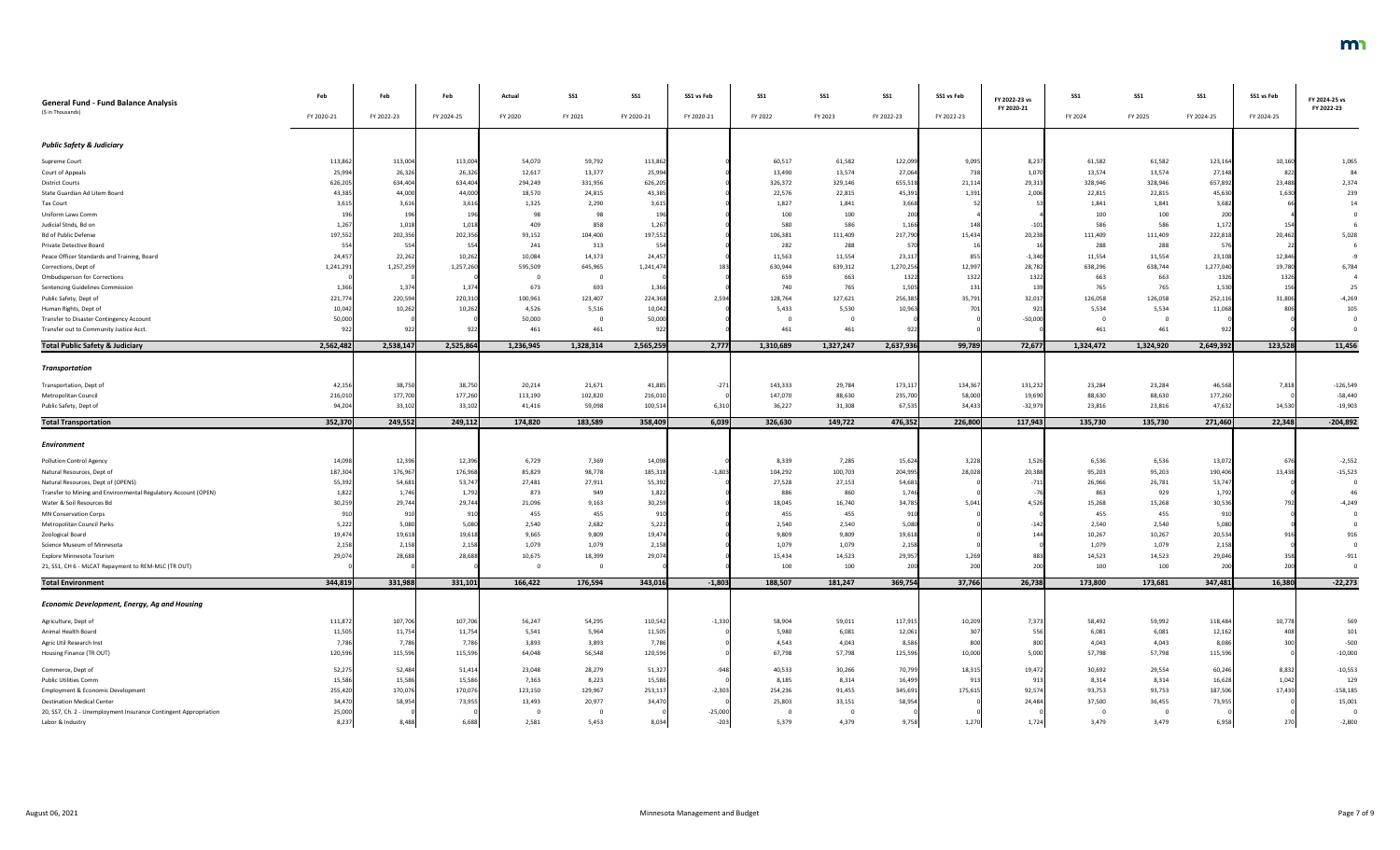| <b>General Fund - Fund Balance Analysis</b>               | Feb        | Feb        | Feb        | Actual  | <b>SS1</b> | <b>SS1</b> | SS1 vs Feb | SS1      | <b>SS1</b> | <b>SS1</b> | SS1 vs Feb | FY 2022-23 vs<br>FY 2020-21 | SS1     | $SS1$   | <b>SS1</b> | SS1 vs Feb | FY 2024-25 vs<br>FY 2022-23 |
|-----------------------------------------------------------|------------|------------|------------|---------|------------|------------|------------|----------|------------|------------|------------|-----------------------------|---------|---------|------------|------------|-----------------------------|
| (\$ in Thousands)                                         | FY 2020-21 | FY 2022-23 | FY 2024-25 | FY 2020 | FY 2021    | FY 2020-21 | FY 2020-21 | FY 2022  | FY 2023    | FY 2022-23 | FY 2022-23 |                             | FY 2024 | FY 2025 | FY 2024-25 | FY 2024-25 |                             |
| <b>Mediation Services</b>                                 | 4,60       | 4,580      | 4,580      | 1,768   | 2,736      | 4,504      | $-102$     | 2,370    | 2,415      | 4,785      | 205        | 281                         | 2,290   | 2,290   | 4,580      |            | $-205$                      |
| Region 3 - Occupation Tax (OPEN)                          | 5,504      | 5,168      | 5,625      | 2,848   | 2,656      | 5,504      |            | 2,579    | 2,589      | 5,168      |            | $-336$                      | 2,788   | 2,837   | 5,625      |            | 457                         |
| 16A.152, Subd. 2a. (6) - Tr. to MN 21st century fund      | 9,781      |            |            |         | 9,781      | 9,781      |            | - 0      |            |            |            | $-9,781$                    |         |         |            |            |                             |
| Total Economic Development, Energy, Ag and Housing        | 662,638    | 558,178    | 570,766    | 303,980 | 328,772    | 632,752    | $-29,886$  | 476,310  | 299,502    | 775,812    | 217,634    | 143,060                     | 305,230 | 304,596 | 609,826    | 39,060     | $-165,986$                  |
|                                                           |            |            |            |         |            |            |            |          |            |            |            |                             |         |         |            |            |                             |
| <b>State Government &amp; Veterans</b>                    |            |            |            |         |            |            |            |          |            |            |            |                             |         |         |            |            |                             |
| Legislature                                               | 210,85     | 190,583    | 190,584    | 91,042  | 119,814    | 210,856    |            | 99,047   | 100,502    | 199,549    | 8,966      | $-11,307$                   | 100,380 | 100,431 | 200,81     | 10,227     | 1,262                       |
| Governor/Lt Gov Office                                    | 7,244      | 7,244      | 7,244      | 3,296   | 3,948      | 7,244      |            | 3,622    | 3,622      | 7,244      |            |                             | 3,622   | 3,622   | 7,244      |            |                             |
| <b>State Auditor Office</b>                               | 20,941     | 21,208     | 21,208     | 8,481   | 12,460     | 20,941     |            | 12,021   | 12,083     | 24,104     | 2,896      | 3,163                       | 12,096  | 12,096  | 24,192     | 2,984      |                             |
| <b>Attorney General Office</b>                            | 46,34      | 47,026     | 47,026     | 22,047  | 24,294     | 46,341     |            | 28,698   | 26,188     | 54,886     | 7,860      | 8,545                       | 26,188  | 26,188  | 52,376     | 5,350      | $-2,510$                    |
| Secretary of State                                        | 31,43      | 14,584     | 24,274     | 22,544  | 8,887      | 31,431     |            | 9,684    | 9,152      | 18,836     | 4,252      | $-12,595$                   | 18,842  | 9,152   | 27,994     | 3,720      | $-532$                      |
| Campaign Finance                                          | 4,91       | 4,851      | 4,851      | 1,168   | 3,750      | 4,918      |            | 1,249    | 3,668      | 4,917      |            |                             | 1,271   | 3,668   | 4,93       |            | 22                          |
| Investment Board                                          | 278        | 278        | 278        | 139     | 139        | 278        |            | 139      | 139        | 278        |            |                             | 139     | 139     | 278        |            |                             |
| <b>MN-IT Services</b>                                     | 15,391     | 15,358     | 15,358     | 4,449   | 10,563     | 15,012     |            | 9,855    | 9,882      | 19,737     | 4,379      | 4,725                       | 9,232   | 9,232   | 18,464     | 3,106      | $-1,273$                    |
| Administrative Hearings Office                            |            | 800        | 800        | 376     | 423        | 79         |            | 405      | 409        |            |            |                             | 409     | 409     |            |            |                             |
| Administration, Dept of                                   | 51,33      | 52,297     | 53,546     | 25,716  | 25,503     | 51,092     | $-300$     | 27,788   | 27,903     | 55,691     | 3,394      | 4,472                       | 28,083  | 28,083  | 56,166     | 2,620      | 475                         |
| Administration Dept, WCRA (OPEN)                          | 1,345      | 1,472      | 1,594      | 661     | 684        | 1,345      |            | 725      | 747        | 1,472      |            |                             | 785     | 809     | 1,594      |            | 122                         |
|                                                           |            |            |            |         |            |            |            |          |            |            |            |                             |         |         |            |            |                             |
| Capitol Area Arch Planning Bd                             |            | 702        | 702        | 351     | 351        | 70         |            | 386      | 365        |            |            |                             | 365     | 365     |            |            | $-21$                       |
| Minnesota Management & Budget                             | 55,37      | 54,442     | 54,442     | 26,806  | 27,205     | 54,011     | $-1,367$   | 29,319   | 29,740     | 59,05      | 4,61       | 5,048                       | 29,740  | 29,740  | 59,480     | 5,038      | 421                         |
| 20, SS7, Ch. 2 - County Relief Grants to Local Businesses | 114,800    |            |            |         | 114,728    | 114,728    |            | $\Omega$ |            |            |            | $-114,728$                  |         |         |            |            |                             |
| Revenue, Dept of                                          | 329,367    | 332,662    | 332,662    | 160,677 | 161,011    | 321,093    | $-8,274$   | 173,437  | 173,607    | 347,044    | 14,382     | 25,356                      | 174,607 | 173,607 | 348,21     | 15,552     | 1,170                       |
| Revenue, Dept of (OPENS)                                  | 1,455      | 2,050      | 2,050      | 430     | 1,025      | 1,455      |            | 1,025    | 1,025      | 2,050      |            | 595                         | 1,025   | 1,025   | 2,050      |            |                             |
| <b>Amateur Sports Commission</b>                          |            | 612        | 612        | 290     | 357        | 64         |            | 311      | 317        |            |            |                             | 317     | 317     | 63         |            |                             |
| Council for Minnesotans of African Heritage               | 1,063      | 1,064      | 1,064      | 439     | 624        | 1,063      |            | 544      | 552        | 1,096      |            |                             | 552     | 552     | 1,104      |            |                             |
| Minnesota Council on Latino Affairs                       | 1,044      | 1,050      | 1,050      | 389     | 655        | 1,044      |            | 534      | 544        | 1,078      |            |                             | 544     | 544     | 1,088      |            |                             |
| Council on Asian-Pacific Minnesotans                      | 1,025      | 1,030      | 1,030      | 487     | 538        | 1,025      |            | 525      | 534        | 1,059      |            |                             | 534     | 534     | 1,068      |            |                             |
| Indian Affairs Council                                    | 1,69       | 1,692      | 1,692      | 565     | 1,134      | 1,699      |            | 855      | 864        | 1,719      |            |                             | 864     | 864     | 1,728      |            |                             |
| <b>Historical Society</b>                                 | 46,486     | 47,036     | 47,036     | 22,968  | 23,518     | 46,486     |            | 23,968   | 23,918     | 47,886     |            | 1,400                       | 23,918  | 23,918  | 47,836     |            |                             |
| State Arts Board                                          | 15,782     | 15,082     | 15,082     | 8,059   | 7,637      | 15,696     |            | 7,541    | 7,541      | 15,082     |            |                             | 7,561   | 7,561   | 15,122     |            |                             |
| <b>MN Humanities Commission</b>                           | 1,400      | 750        | 750        | 670     | 730        | 1,400      |            | 700      | 700        | 1,400      |            |                             | 700     | 700     | 1,400      |            |                             |
| Veterans Affairs, Dept of                                 | 156,74     | 151,828    | 151,828    | 77,340  | 79,375     | 156,743    |            | 89,530   | 93,186     | 182,716    | 30,888     | 26,001                      | 90,186  | 90,186  | 180,37     | 28,544     | $-2,344$                    |
| Veterans Affairs, Dept of (OPEN)                          | 6,02       | 6,000      | 6,000      | 3,028   | 3,000      | 6,028      |            | 3,000    | 3,000      | 6,000      |            |                             | 3,000   | 3,000   | 6,000      |            |                             |
|                                                           |            |            |            |         |            |            |            |          |            |            |            |                             |         |         |            |            |                             |
| Military Affairs, Dept of                                 | 74,996     | 48,394     | 48,394     | 21,359  | 28,030     | 73,740     |            | 24,393   | 24,589     | 48,982     |            | $-40.$                      | 24,589  | 24,589  | 49,17      |            |                             |
| Military Affairs, Dept of (OPEN)                          | 28,77      | 4,420      | 4,420      | 12,443  | 16,328     | 28,771     |            | 2,210    | 2,210      | 4,420      |            | $-24,351$                   | 2,210   | 2,210   | 4,420      |            |                             |
| Accountancy, Bd of                                        | 1,36       | 1,350      | 1,350      | 584     | 785        | 1,369      |            | 688      | 698        | 1,386      |            |                             | 698     | 698     | 1,396      |            |                             |
| Architectural/Eng, Bd of                                  | 1,706      | 1,702      | 1,702      | 685     | 1,021      | 1,706      |            | 863      | 874        | 1,737      |            |                             | 874     | 874     | 1,748      |            |                             |
| <b>Board of Cosmetologist Examiners</b>                   | 5,82       | 5,846      | 5,846      | 2,752   | 3,075      | 5,827      |            | 2,923    | 2,923      | 5,846      |            |                             | 2,923   | 2,923   | 5,846      |            |                             |
| <b>Board of Barber Examiners</b>                          |            |            | 686        | 284     | 402        | -68        |            | 348      | 353        |            |            |                             | 353     | 353     | 706        |            |                             |
| <b>Contingent Accounts</b>                                |            | 500        | 500        | 100     | 400        |            |            | 500      |            |            |            |                             | 500     |         | 500        |            |                             |
| <b>Tort Claims</b>                                        |            | 322        | 322        | - 0     | 322        | 322        |            | 161      | 161        |            |            |                             | 161     | 161     |            |            |                             |
| Consolidated Leg & Const Officers Retire (OPEN)           | 17,545     | 17,764     | 17,773     | 8,850   | 8,695      | 17,545     |            | 8,886    | 8,878      | 17,764     |            | 219                         | 8,869   | 8,904   | 17,773     |            |                             |
| Judges Plan Direct Appropriation                          | 12,000     | 12,000     | 12,000     | 6,000   | 6,000      | 12,000     |            | 6,000    | 6,000      | 12,000     |            |                             | 6,000   | 6,000   | 12,000     |            |                             |
| 18, CH 211 - Pension, PERA Police and Fire                | 13,500     | 18,000     | 18,000     | 4,500   | 9,000      | 13,500     |            | 9,000    | 9,000      | 18,000     |            | 4,500                       | 9,000   | 9,000   | 18,000     |            |                             |
| PERA/Mpls Employee Retirement Aid (OPEN)                  | 32,000     | 32,000     | 32,000     | 16,000  | 16,000     | 32,000     |            | 16,000   | 16,000     | 32,000     |            |                             | 16,000  | 16,000  | 32,000     |            |                             |
| 1993 TRA/Mpls Teacher Retire Aid (OPEN)                   | 5,000      | 5,000      | 5,000      | 2,500   | 2,500      | 5,000      |            | 2,500    | 2,500      | 5,000      |            |                             | 2,500   | 2,500   | 5,000      |            |                             |
| 1997 TRA/Mpls Teacher Retire Aid (OPEN)                   | 54,662     | 54,662     | 54,662     | 27,331  | 27,331     | 54,662     |            | 27,331   | 27,331     | 54,662     |            |                             | 27,331  | 27,331  | 54,662     |            |                             |
| St Paul Teacher Retirement Aid 1997 (OPEN)                | 29,654     | 29,654     | 29,654     | 14,827  | 14,827     | 29,654     |            | 14,827   | 14,827     | 29,654     |            |                             | 14,827  | 14,827  | 29,654     |            |                             |
| <b>Subtotal State Government &amp; Veterans</b>           | 1,378,180  | 1,204,001  | 1,215,072  | 600,633 | 767,069    | 1,367,702  | $-10,478$  | 641,538  | 646,532    | 1,288,070  | 84,069     | $-79,632$                   | 651,795 | 643,112 | 1,294,907  | 79,835     | $-2,853$                    |